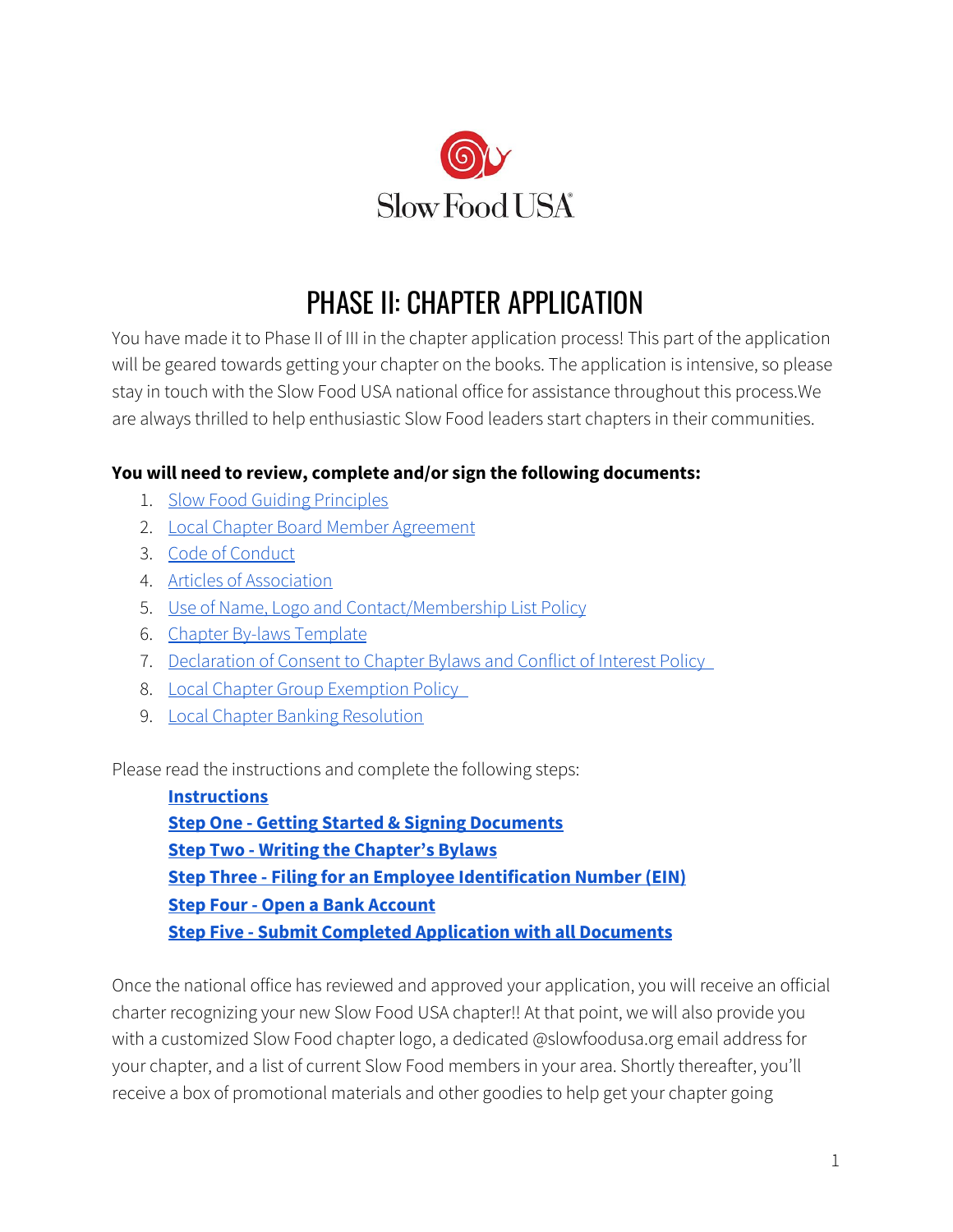## <span id="page-1-0"></span>**Instructions**

**Read through this entire application before beginning any of the steps.** If you have any questions at any point do not hesitate to email them to chapters@slowfoodusa.org or to call the national office at 718-260-8000. **The national office must receive all required documents at one time in a single message order to process them. Individual documents will not be accepted nor retained.**

## <span id="page-1-1"></span>**Step One - Getting Started**

Get started by bringing together the chapter's leadership team. This meeting should have three goals:

- A. Sign necessary initial documents
- B. Discuss and Commit to Joy + Justice
- C. Determine who is responsible for accomplishing the next four steps in this process
- D. Set a date for the next team meeting

#### **A. Signing Documents**

At this stage, you are setting the foundation for the structure and expectations of your Local Chapter Board. All Documents mentioned are included in the **[Document](#page-8-0) Packet** at the end of this Guideline.

Designate one leader on your team, usually the Chair, to be responsible for collecting all necessary documents throughout this phase of the process who will submit them to Slow Food USA's national office at the very end.

Please review and sign the following documents:

#### **● Slow Food USA Guiding [Principles](#page-9-0)**

The purpose of this document is to outline and acknowledge your commitment to the values adopted by Slow Food USA. This should be **signed by every chapter leader.**

#### **● Local Chapter Board Members [Agreement](#page-11-0)**

The purpose of this document is to demonstrate your Board members' commitment to being a part of the Slow Food Movement and managing the chapter in accordance with all guidelines provided by Slow Food USA. This should be **signed by every chapter leader.**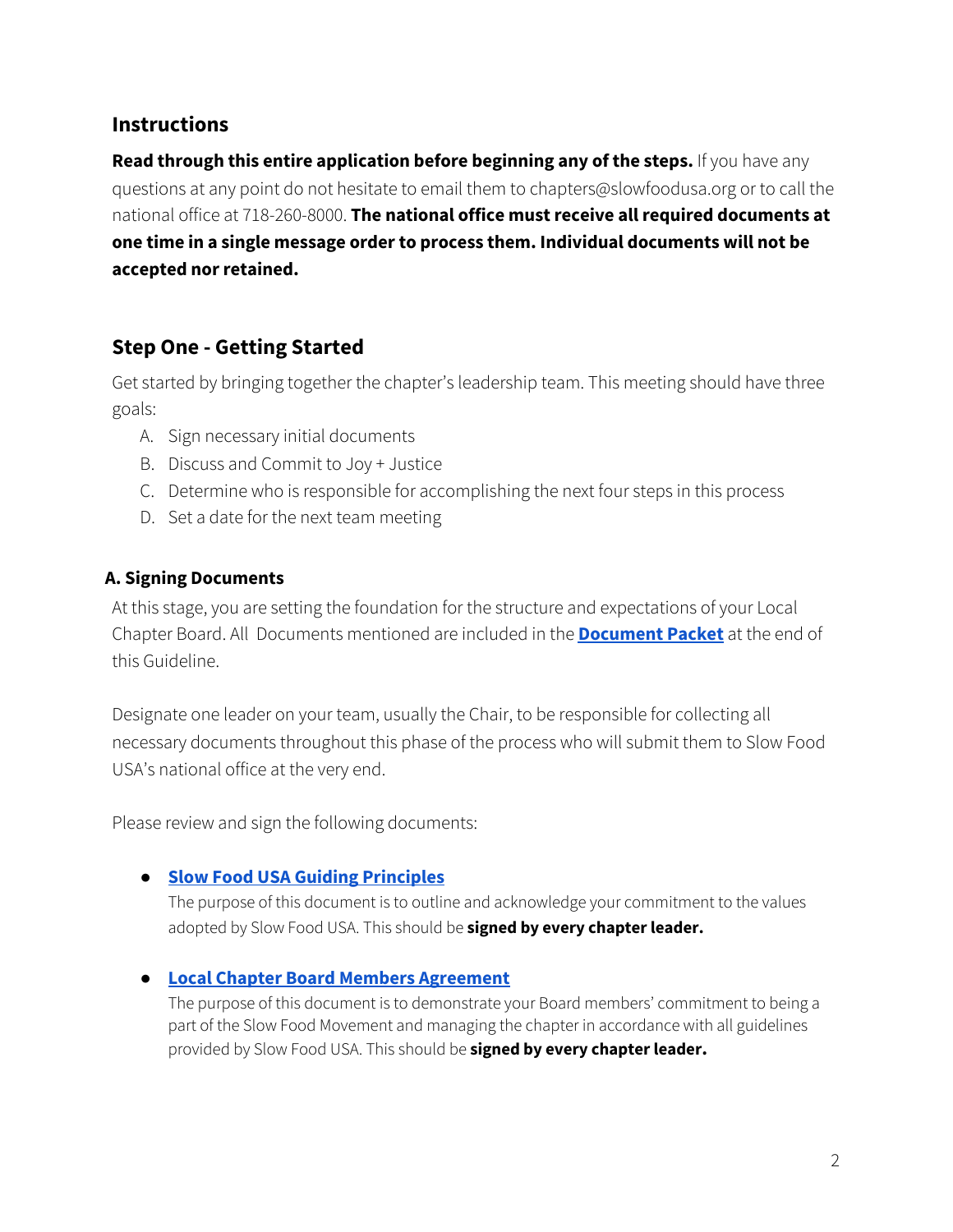#### **● Articles of [Association](#page-16-0)**

This document demonstrates that your local chapter will not engage in any prohibited political and legislative activity and that all of its assets will be dedicated to its exempt purpose under 501(c)(3). This should be reviewed, voted on and **signed by two chairs**.

Every member should review the following document:

#### **● Use of Name, Logo and [Contact/Membership](#page-18-0) List Policy**

This document outlines the permitted use of the Slow Food name and logo and the Contact LIst policy. This should be **reviewed and agreed upon by every chapter leader**.

#### **B. Discuss and Commit to Joy + Justice**

Your leadership team should use this meeting to commit to Equity, Inclusion, and Justice. The Slow Food USA community is committed to the lifelong work of taking action to dismantle oppressive systems, we call this our commitment to Joy + Justice.

#### **● Code of [Conduct](#page-14-0)**

This document outlines principles and actions that will ensure a safe space at all levels of the Slow Food network for all leaders and participants. Every chapter leader should **review** and commit to abiding by the Code of Conduct.

You should also use this time to draft six action points that demonstrate your chapter's commitment to becoming an antiracist organization.

Once you are approved as a chapter, you will be asked to commit to Joy + Justice on our website by signing our Code of Conduct, and submitting your six action points. The link is found [here.](https://slowfoodusa.org/joy-justice/)

You may refer to current chapter commitments on our [website](https://slowfoodusa.org/about/eij/) by scrolling to **SLOW FOOD USA NETWORK EIJ ACTION PLANS**.

#### **C. Delegating responsibilities**

Determine who will take the lead on each step of this process - more details below.

#### **D. Next Meeting**

This is a good time to set a recurring monthly meeting for your team; having a stable schedule for chapter board meetings is strongly recommended. Make sure you schedule your next meeting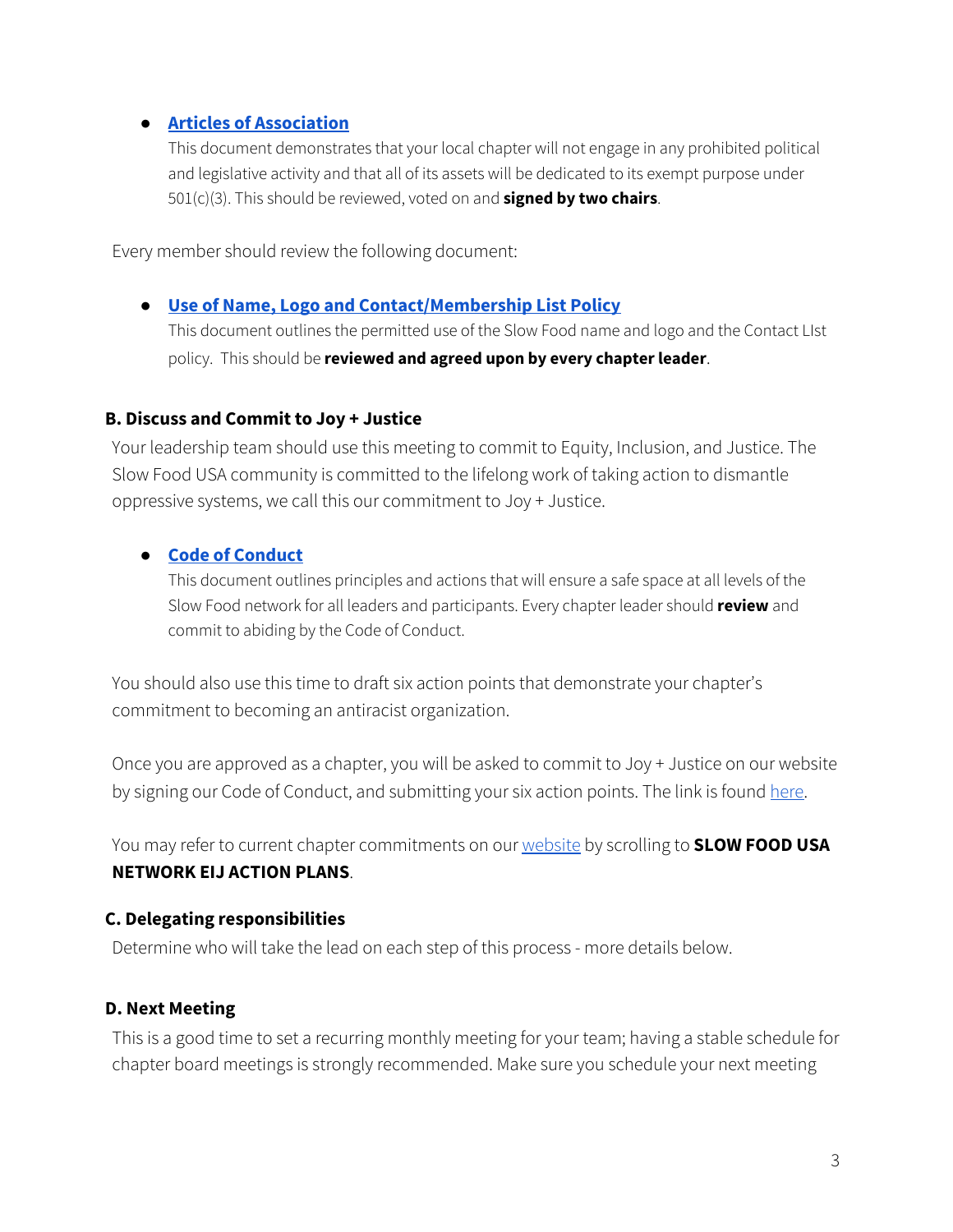with enough time to follow up and complete the application process by the deadline that you received from the national office. At that meeting your team will need to:

- 1. Vote to adopt the chapter bylaws
- 2. Vote on which bank to open an account with
- 3. Sign all remaining documents in order to complete the application

## <span id="page-3-0"></span>**Step Two - Writing the Chapter's Bylaws**

At this step you will be addressing Chapter Bylaws. The goal is to:

- A. Discuss and draft Chapter Bylaws
- B. Sign the "Declaration of Consent to Bylaws and Conflict of Interest Policy."

### **A. Discuss and Create Chapter Bylaws**

Bylaws are an important element of running a Slow Food USA local chapter. They will serve as your organizational manual and will guide you through the orderly operations of the chapter. For guidance, refer to the **Local Chapter Bylaws [Template](#page-19-0)**, which is meant to provide chapters with the core elements needed for structure within a chapter. You may choose to draft your own Bylaws from scratch.

Whether you use the template or draft your own, the Local Chapter Bylaws must consist of the following:

- Local chapter name and purpose
- Terms of office and process of elections for the local chapter board
- Organizational structure and job descriptions
- Management of financial resources
- Conflict of interest policy
- Process for amending bylaws

Note that Slow Food USA local chapters are defined by the IRS as subordinate associations of Slow Food USA, a 501(c)3 non-profit organization.

These bylaws may be expanded or amended at any time in order to suit your chapter's needs. The most current edition of the chapter bylaws should be available upon request to all Slow Food USA members in your community and to the National Office.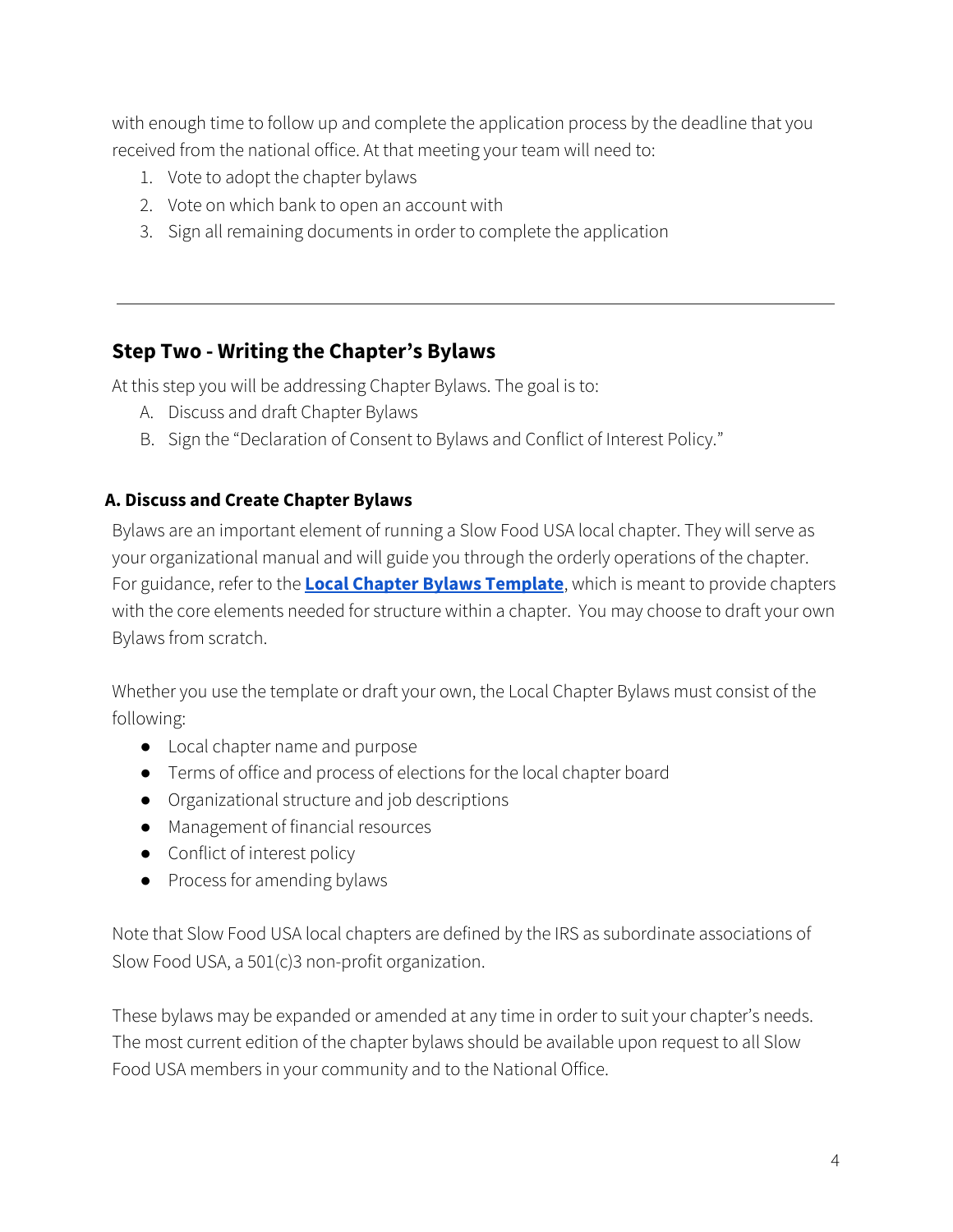### **B. Sign the Declaration of Consent to Bylaws and Conflict of Interest Policy.**

The final draft of the chapter's bylaws should be circulated to the leadership team in advance of the next meeting. At that meeting, hold a vote to adopt the bylaws and record these in the meeting minutes.

Each chapter leader should sign:

● **[Declaration](#page-25-0) of Consent to Bylaws and Conflict of Interest Policy** This document outlines your written consent to abide by the Bylaws and fully disclose any interests, relationships, and holdings that could potentially result in a conflict of interest.

<span id="page-4-0"></span>\_\_\_\_\_\_\_\_\_\_\_\_\_\_\_\_\_\_\_\_\_\_\_\_\_\_\_\_\_\_\_\_\_\_\_\_\_\_\_\_\_\_\_\_\_\_\_\_\_\_\_\_\_\_\_\_\_\_\_\_\_\_\_\_\_\_\_\_\_\_

## **Step Three - Filing for an Employee Identification Number (EIN)**

The chapter needs an EIN before moving on to Step 4, which is opening up a bank account. An EIN is basically an ID number that the IRS uses to identify the chapter.

The SS-4 form is what you'll need to fill out to apply for your local chapter's EIN.

### **A. How to Apply for an EIN Online**

The quickest and easiest method to complete the application is **online**. You can complete the EIN application online **[here.](https://www.irs.gov/businesses/small-businesses-self-employed/apply-for-an-employer-identification-number-ein-online)** Scroll to Step 3, click the blue "Apply Online Now" button.

## **Use the following directions to guide you:**

**Step 1** Identify *What type of legal structure is applying for an EIN?* **Select:** View Additional Types, Including Tax-Exempt and Governmental Organizations

*Additional Types* **Select:** Other Non-Profit/Tax-Exempt Organizations Confirm this selection

*Why isthe Non-Profit/Tax-Exempt Organization requesting an EIN?* **Select:** Banking purposes

**Step 2** Authenticate *Who isthe Responsible Party for the Non-Profit/Tax-Exempt Organization?*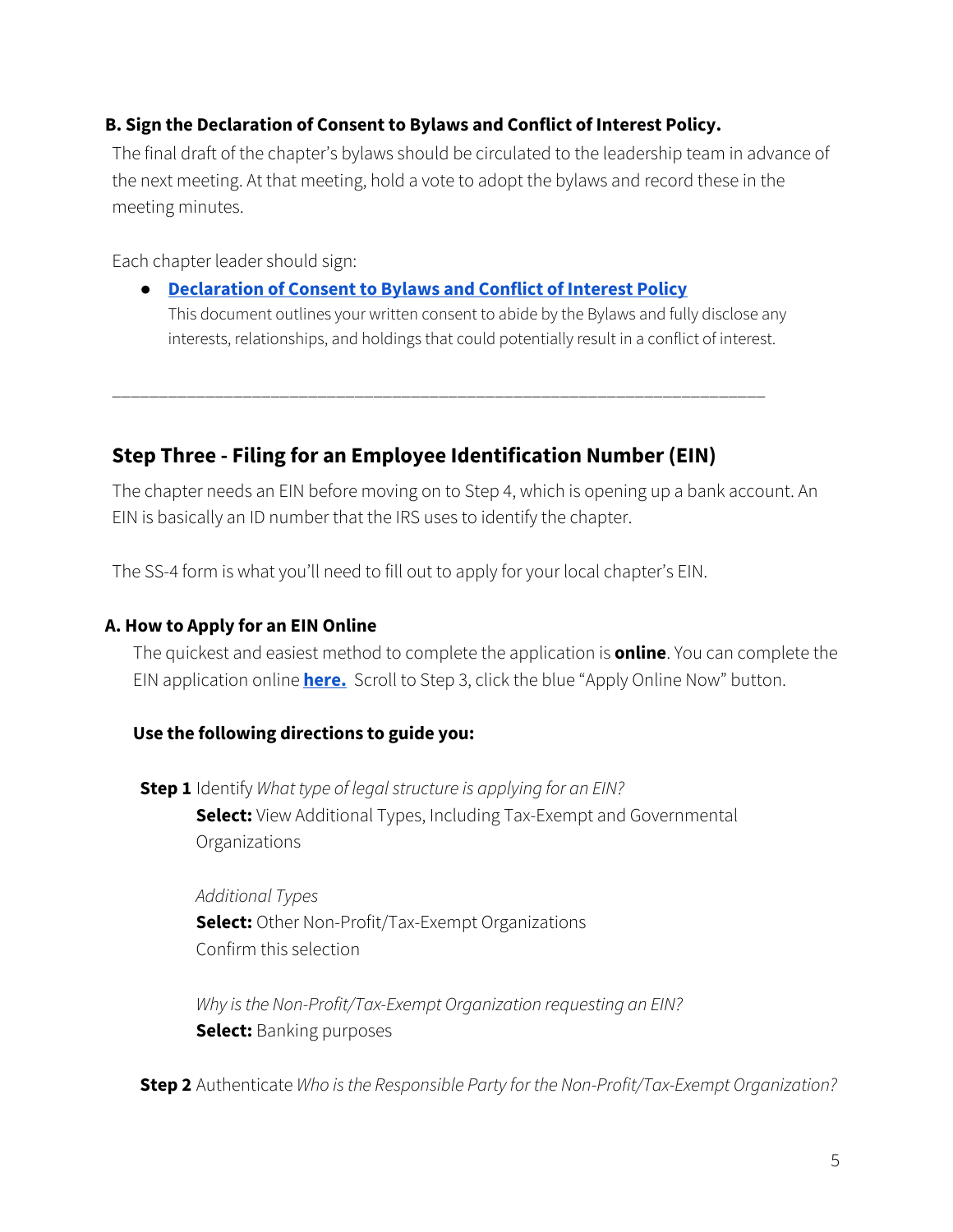#### **Select:** Individual

*You selected individual. Please tell us about the Responsible Party.* **Enter:** the following details for the Chapter's founding Chair or Treasurer *First Name Middle name/initial Last name Suffix Social Security Number or Individual Taxpayer Identification Number*

*Choose one:* **Select:** I am a responsible and duly authorized member or officer having knowledge of this organization's affairs

**Step 3** Addresses *Where isthe Non-Profit/Tax-Exempt Organization physically located?* **Enter:** the home address and contact phone number of the founding Chair or the office address and phone number if your chapter is renting office facilities.

*Should the mail be directed to a specific person or department within your organization?(Thisis commonly referred to asthe "Care Of" name.)* **Enter:** the name of the chapter

*Do you have an address different from the above where you want your mail to be sent?* **Enter:** If the chapter will be using a PO Box to receive mail, enter it here.

**Step 4** Details *Tell us about the Non-Profit/Tax-Exempt Organization.* **Enter:** The chapter name as the organization's legal name, county where the chapter operates, state where the chapter operates, and today's date as the start date.

#### **B. How to Apply for an EIN Offline**

If you are not comfortable sending information via the Internet, go to www.irs.gov to download Form SS 4 as a PDF or call the IRS ar 800-829-4933 for assistance.

Here are a few guidelines to follow when filling out IRS Form SS 4:

- Q19a) Type of Entity: Check off 'other nonprofit organization' (Specify: unincorporated association) and include the Group Exemption number: 4272
- Q10) Reason for applying: Check off 'Banking purpose' (Specify: Depositing contribution for group events)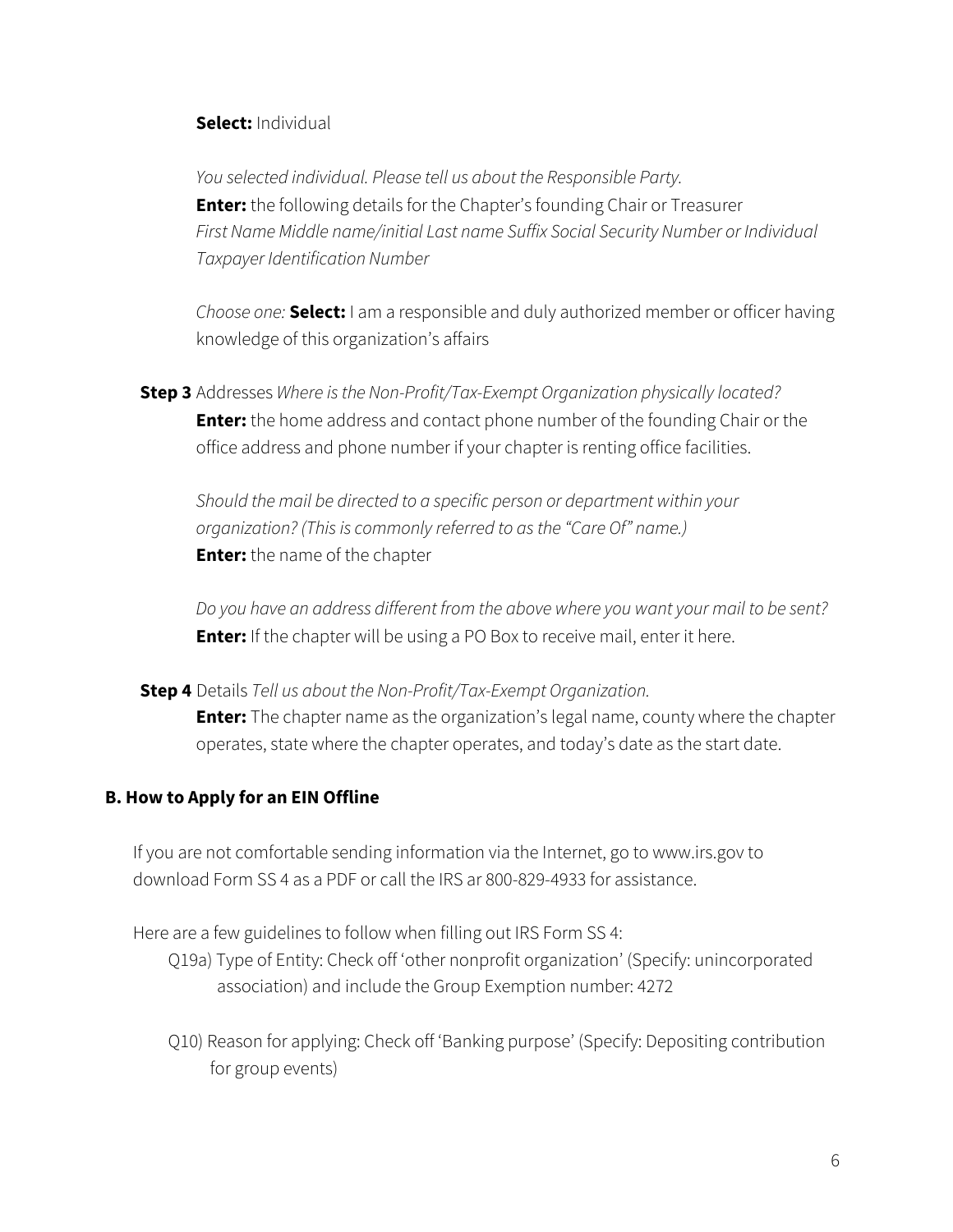Q12) Closing month of accounting year: December

Q13) Highest number of employees expected in the next 12 month: Enter 0/0/0

Q15) First date Wages or annuities were paid: N/A

Q16) Check one box that best describes the principal activity of your business: Check Other (Specify: Education)

Q17) Indicate Principal line of merchandise sold: Food Education

<span id="page-6-0"></span>\_\_\_\_\_\_\_\_\_\_\_\_\_\_\_\_\_\_\_\_\_\_\_\_\_\_\_\_\_\_\_\_\_\_\_\_\_\_\_\_\_\_\_\_\_\_\_\_\_\_\_\_\_\_\_\_\_\_\_\_\_\_\_\_\_\_\_\_\_\_

## **Step Four - Open a Bank Account**

Usually, the Treasurer will take responsibility for this step. It is also a good idea to have the Chair authorized as a signatory on the bank account.

## **A. Sign the Local Group Exemption Letter**

When you receive your chapter EIN, email [chapters@slowfoodusa.org](mailto:chapters@slowfoodusa.org) with the EIN and a signed **Local Chapter Group [Exemption](#page-27-0) Letter**, which gives authorization to include your chapter as a "subordinate organization" of Slow Food USA. This should be **signed by one officer**.

## **B. Open Bank Account**

Next, shop around for a bank that will best suit your chapter's needs. When possible, we suggest asking nearby local chapters which bank they use—not all banks are familiar with working with non-profit chapters.

At the next board meeting, present your recommendation for which bank to use and take a vote. Record this vote in the minutes.

Complete the **Local Chapter Banking [Resolutions](#page-28-0)**, which defines the relationship, responsibilities and privileges that the local chapter board members maintain with respect to the company's banking needs. This should be **filled out and signed by the chair, vice chair, and treasurer.**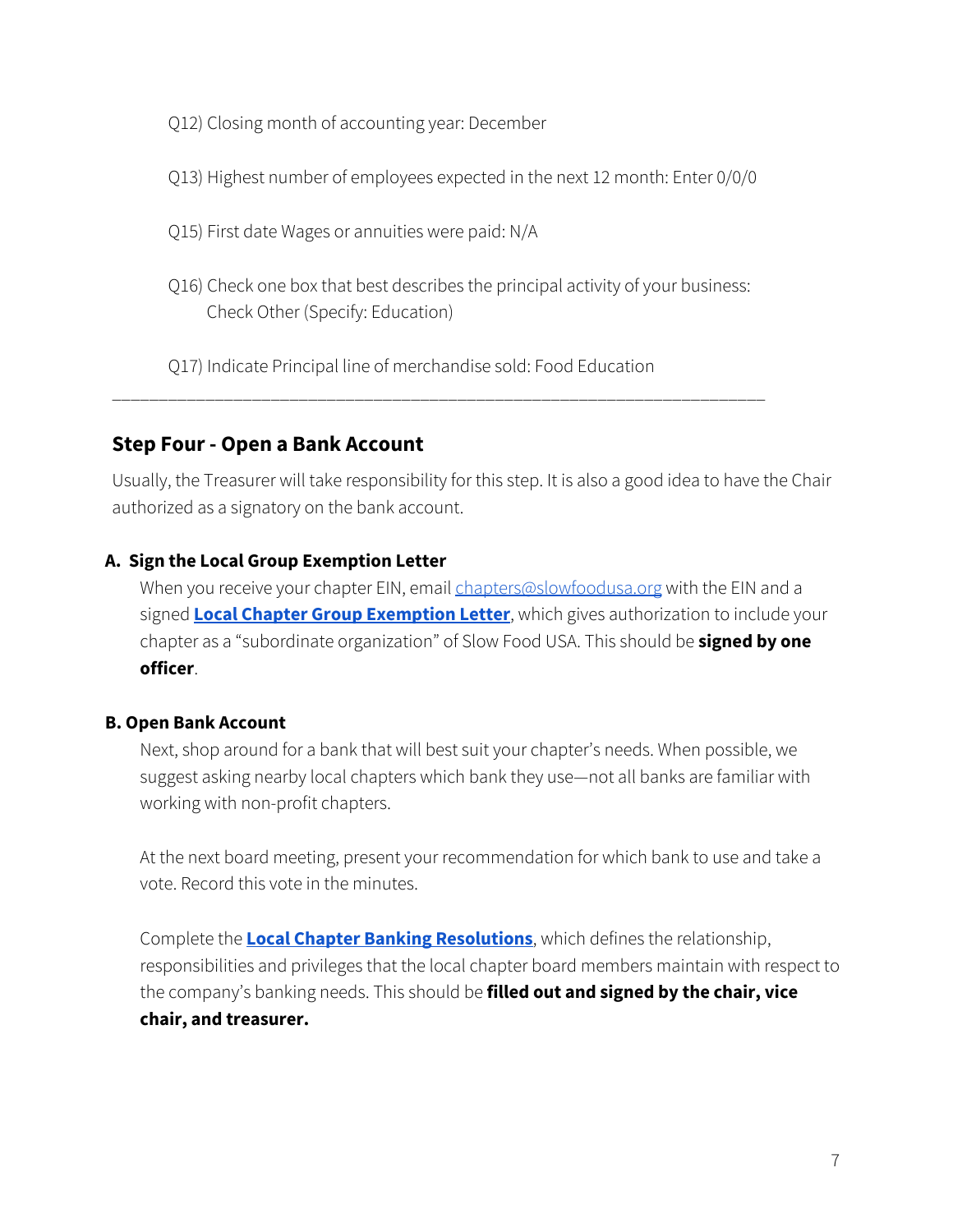Bring the completed Banking Resolutions form that, the EIN, and the letter from Slow Food USA to the bank. It's a good idea to call ahead to schedule an appointment and confirm who and what you will need to bring with you to get an account opened in one visit.

Tell the banker that you want to open a convenience checking account for your Slow Food local chapter, a "subordinate informal association of a national non-profit" to facilitate the receipt of contributions from members and the payment of event expenses.

Give your banker your completed resolutions form, although your bank may have its own form for such an account that you will have to complete. In addition, your bank will probably require signature cards in addition to other possible documentation. Be aware that a "subordinate association" is often confused with a not-for-profit corporation or another form of organization that has a commonly recognizable legal existence.

## **Step Five - Submit Completed Application**

All the documents mentioned above are compiled in the Document Packet. You must collect and submit the following:

<span id="page-7-0"></span>\_\_\_\_\_\_\_\_\_\_\_\_\_\_\_\_\_\_\_\_\_\_\_\_\_\_\_\_\_\_\_\_\_\_\_\_\_\_\_\_\_\_\_\_\_\_\_\_\_\_\_\_\_\_\_\_\_\_\_\_\_\_\_\_\_\_\_\_\_\_

- ❏Slow Food USA Guiding Principles
- ❏ Local Chapter Board Members Agreement
- ❏ Articles of Association
- ❏ Chapter Bylaws
- ❏ Declaration of Consent to Bylaws and Conflict of Interest Policy
- ❏ Local Chapter Group Exemption Policy
- ❏ Banking Resolution
- ❏ Proof of existing Chapter bank account (eg. voided check, letter from the bank, etc.

Send the completed application by email to chapters@slowfoodusa.org. Save all of the files in a folder saved as "Slow Food [Chapter Name] Founding Documents." Compress this file and attach it to the email. *Please do not send documents piecemeal.*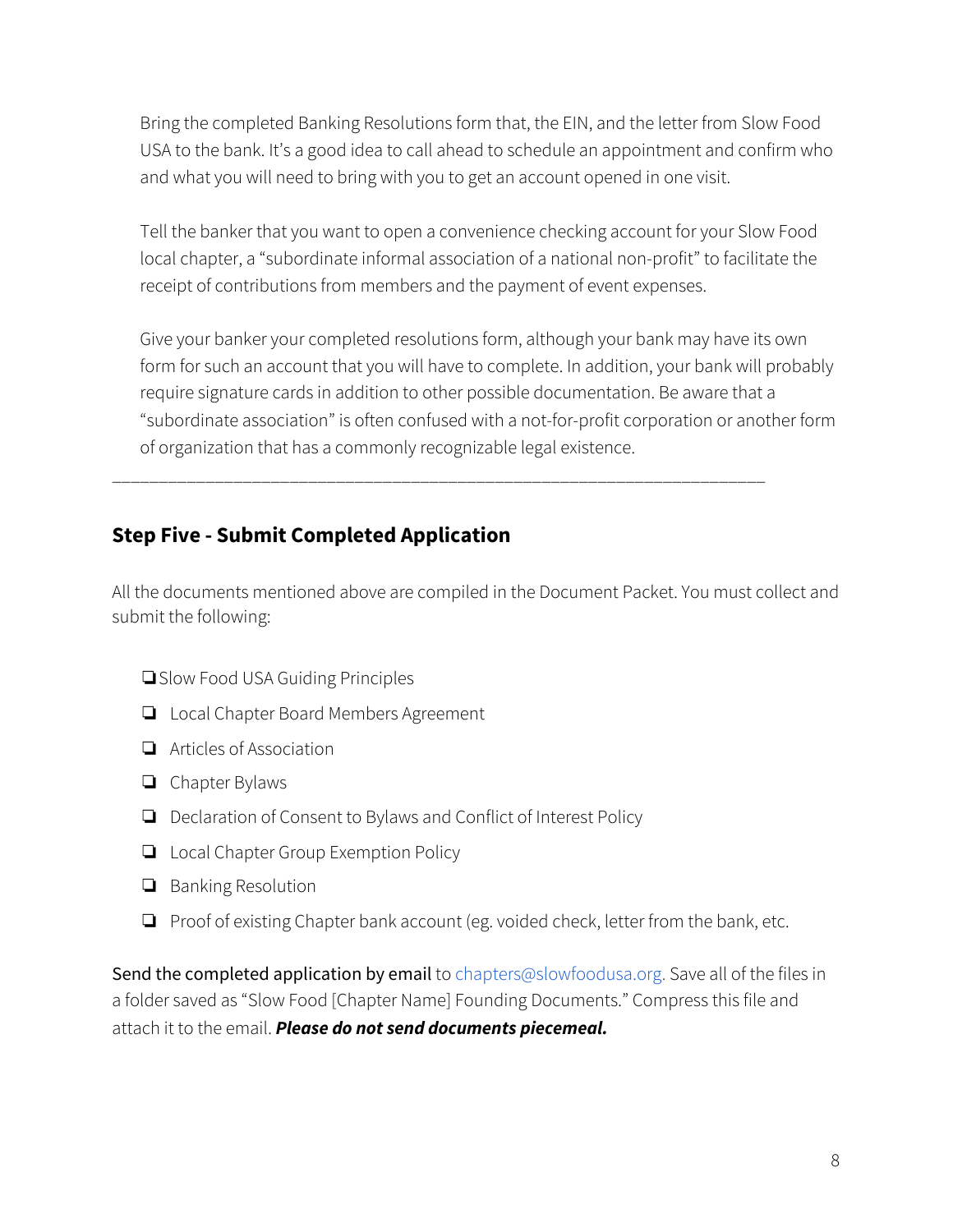

## <span id="page-8-0"></span>DOCUMENT PACKET

Included below are all documents mentioned throughout the Phase II Application. The Document Packet can be completed online or you may print it out, complete it by hand, and scan it. All signed documents must be submitted by email.

- 1. Slow Food Guiding [Principles](#page-9-0) *Signed by every chapter leader*
- 2. Local Chapter Board Member [Agreement](#page-11-0) *Signed by every chapter leader*
- 3. Code of [Conduct](#page-14-0) *Reviewed by every chapter leader*
- 4. Articles of [Association](#page-16-0) *Reviewed, voted on, and if approved,signed by two chairs*
- 5. Use of Name, Logo and [Contact/Membership](#page-18-0) List Policy *Reviewed by every chapter leader*
- 6. Chapter By-laws [Template](#page-19-0) *Signed by every chapter leader*
- 7. [Declaration](#page-25-0) of Consent to Chapter Bylaws and Conflict of Interest Policy *Signed by every chapter leader*
- 8. Local Chapter Group [Exemption](#page-27-0) Policy *Signed by one officer*
- 9. Local Chapter Banking [Resolution](#page-28-0) *Filled out and signed by chair, vice chair & treasurer*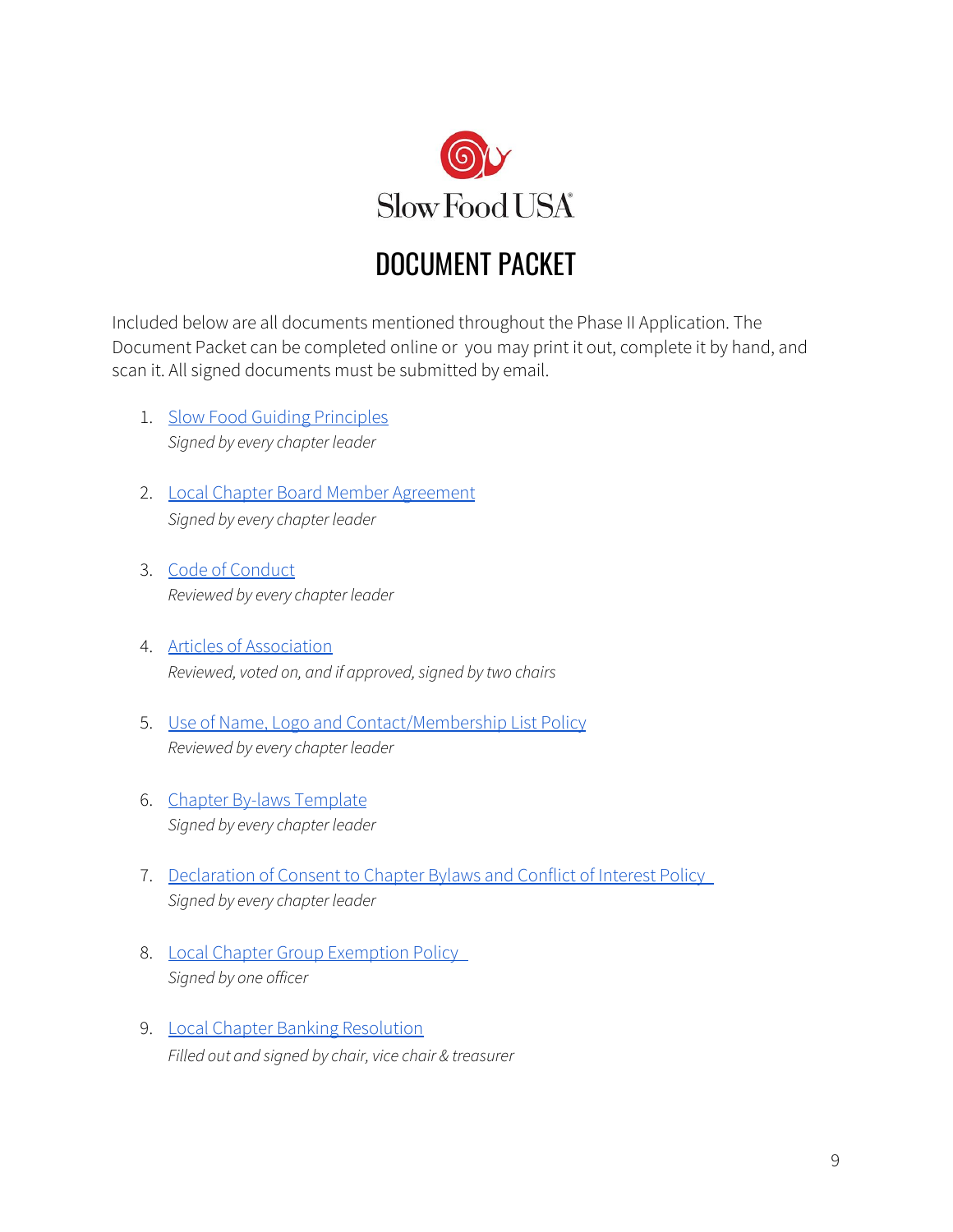

# <span id="page-9-0"></span>GUIDING PRINCIPLES

The purpose of this document is to outline the values adopted by Slow Food USA, and to acknowledge your *commitment to these values. Our primary goal isto advocate for good, clean and fair food for all.*

*Slow Food USA acknowledgesthat many injustices exist within our food system and we are proactively working to dismantle these structures. We are committed to listening to those most impacted by food injustice to take appropriate action to support, deepen or create local food justice and food sovereignty efforts. In signing this document you commit to these principles, especially asthey fit into your unique community.*

#### GOOD

- We believe in the universal right to pleasure
- We cultivate and reinvigorate joyful connections to community, place, culture and tradition.
- We believe food should taste good.

#### CLEAN

- We are stewards of the Earth, protecting natural resources and biodiversity for future generations
- We respect the interdependence between people and the environment
- We promote food that is regional, seasonal, and sustainably grown.

#### FAIR

- We seek fair compensation for producers and fair access for consumers.
- We welcome everyone to the table.
- We are dedicated to global solidarity.
- We believe in humane treatment of livestock.
- We represent Slow Food without ego or self-promotion.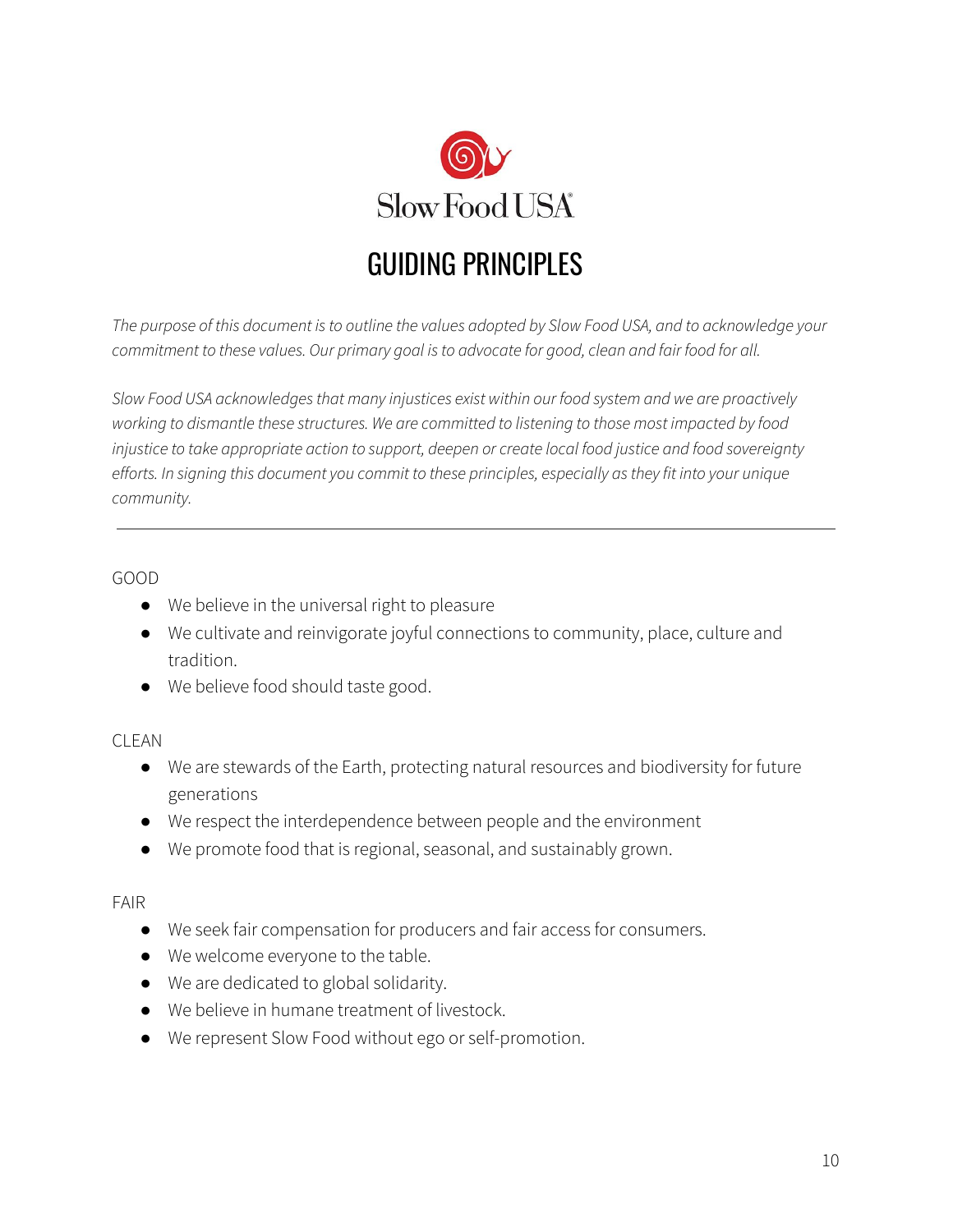As a Leader of the Slow Food movement, I will, to the best of my ability, abide by both the letter and the spirit of these principles when I represent or act on behalf of Slow Food.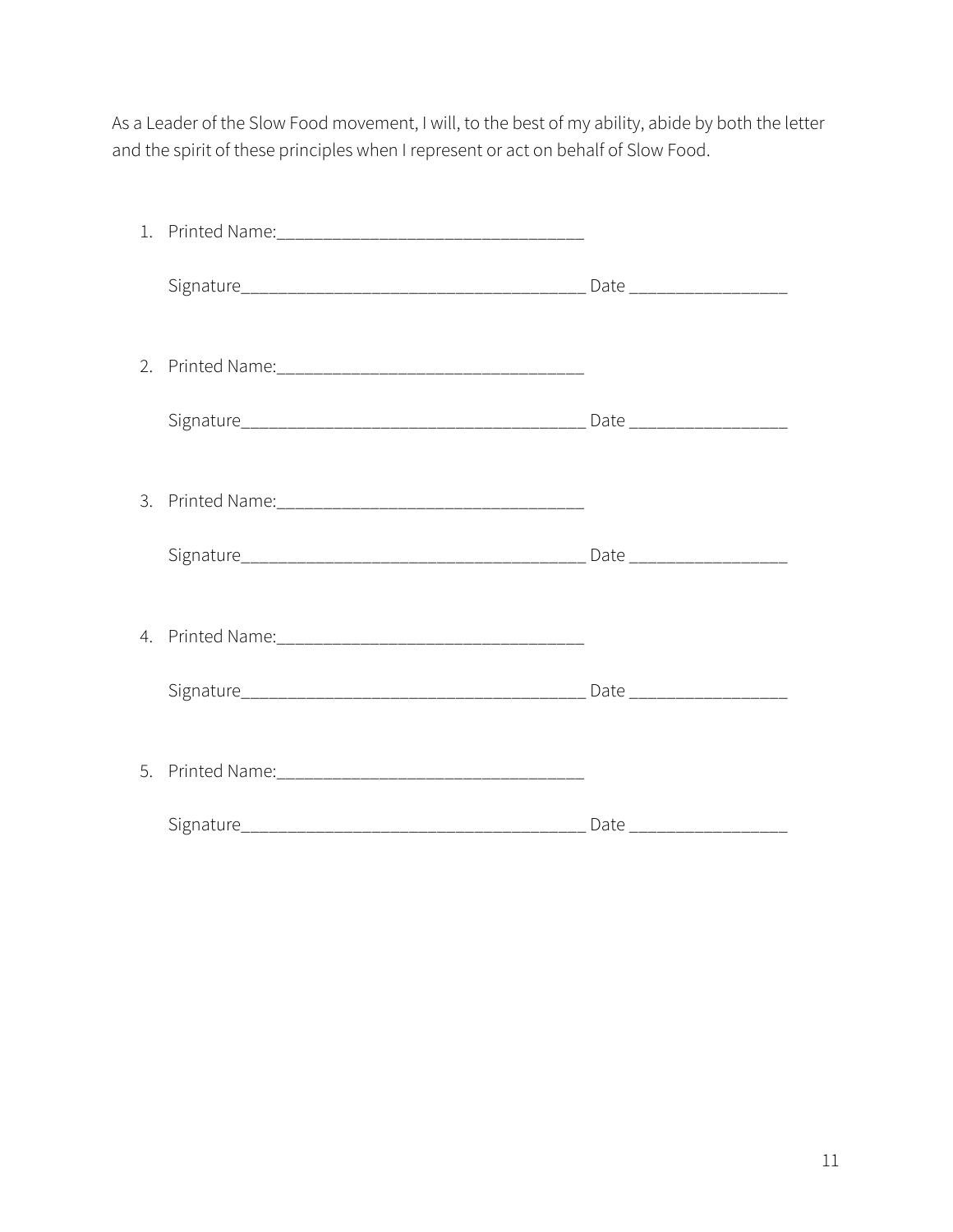

## <span id="page-11-0"></span>LOCAL CHAPTER BOARD MEMBERS AGREEMENT

*The purpose of this document isfor your local chapter Board Membersto commit to managing the chapter in accordance with all guidelines provided by Slow Food USA, including the Guiding Principles, National Statute, use of name and logo and contact/membership list policies, and Conflict of Interest policy.*

In signing this document, Board Members commit to being a part of the global Slow Food movement. As board members you agree to seek to inspire lasting change in the food system to ensure it is good, clean and *fair for all.*

The undersigned Slow Food leaders agree to form a chapter to be known as Slow Food \_\_\_\_\_\_\_\_\_\_\_\_\_\_\_\_\_\_\_\_\_\_\_\_\_\_\_\_\_\_\_\_\_\_, and to manage its affairs in accordance with the Guiding Principles, National Statute, use of name and logo and contact/membership list policies, Conflict of Interest policy, and all guidelines provided by Slow Food USA.

Slow Food \_\_\_\_\_\_\_\_\_\_\_\_\_\_\_\_\_\_\_\_\_\_\_\_\_\_\_\_\_ is part of the global Slow Food movement. Slow Food seeks to create dramatic and lasting change in the food system. We reconnect our community with the people, traditions, plants, animals, fertile soils, and waters that produce our food. We work to inspire a transformation in the food system in order to ensure equity, sustainability and pleasure in the food we eat.

We inspire communities and individuals to change the world through food that is good, clean and fair for all.

The names and contact information about the chapter leadership team is as follows: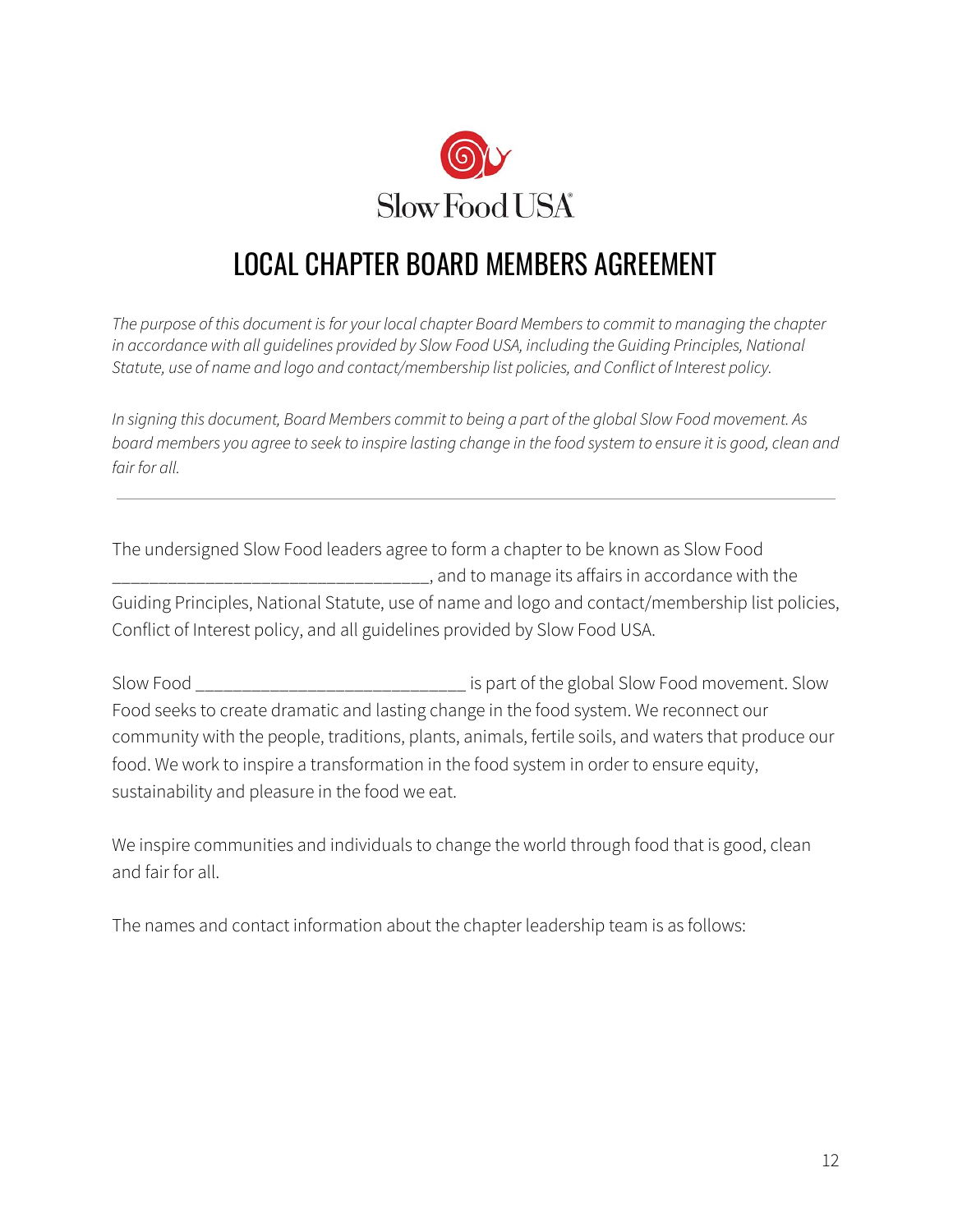### **Chairperson 1**



Signature \_\_\_\_\_\_\_\_\_\_\_\_\_\_\_\_\_\_\_\_\_\_\_\_\_\_\_\_\_\_\_\_\_\_\_\_\_\_\_\_\_\_\_\_\_\_\_\_\_\_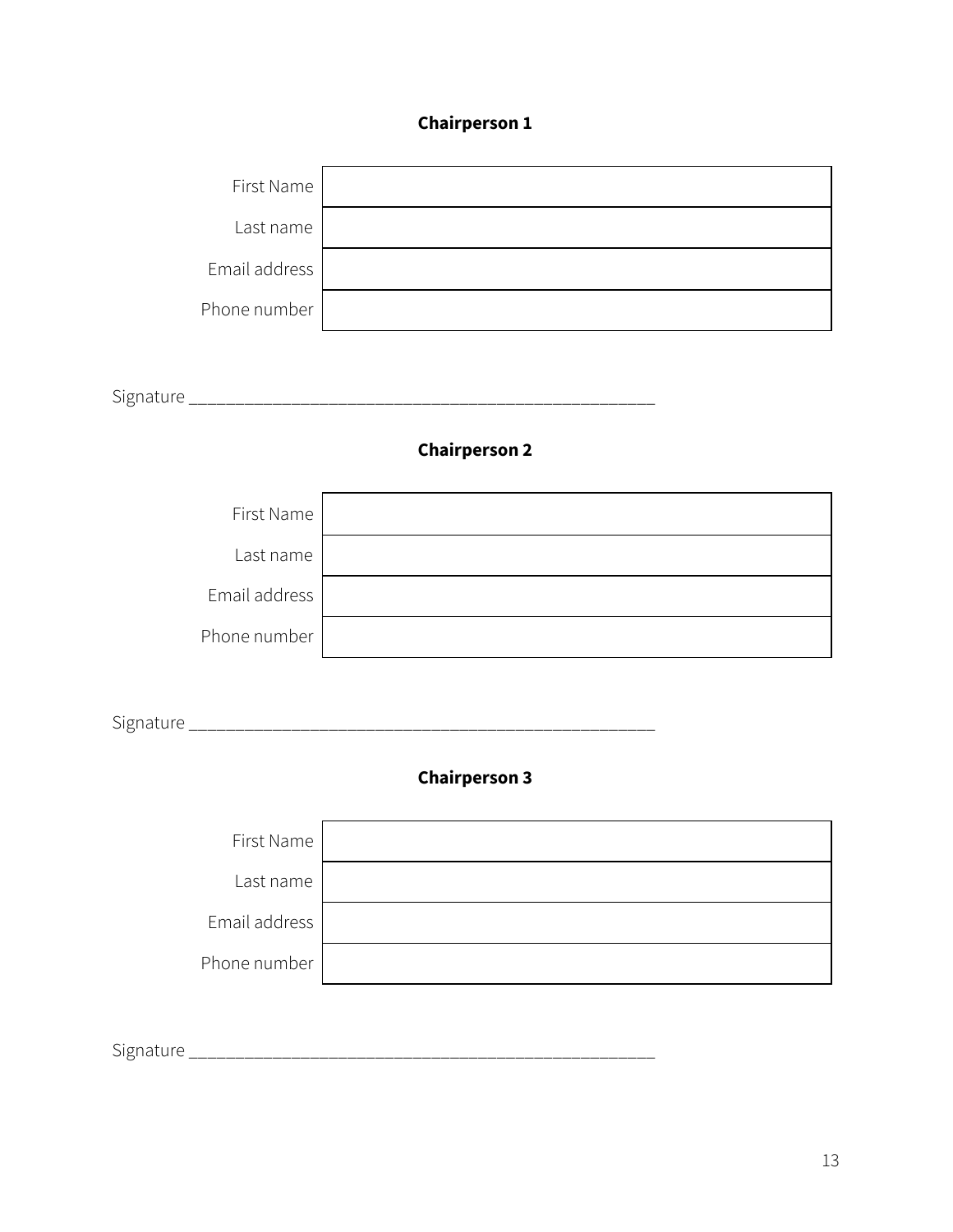### **Chairperson 4**



Signature \_\_\_\_\_\_\_\_\_\_\_\_\_\_\_\_\_\_\_\_\_\_\_\_\_\_\_\_\_\_\_\_\_\_\_\_\_\_\_\_\_\_\_\_\_\_\_\_\_\_

### **Chairperson 5**



Signature \_\_\_\_\_\_\_\_\_\_\_\_\_\_\_\_\_\_\_\_\_\_\_\_\_\_\_\_\_\_\_\_\_\_\_\_\_\_\_\_\_\_\_\_\_\_\_\_\_\_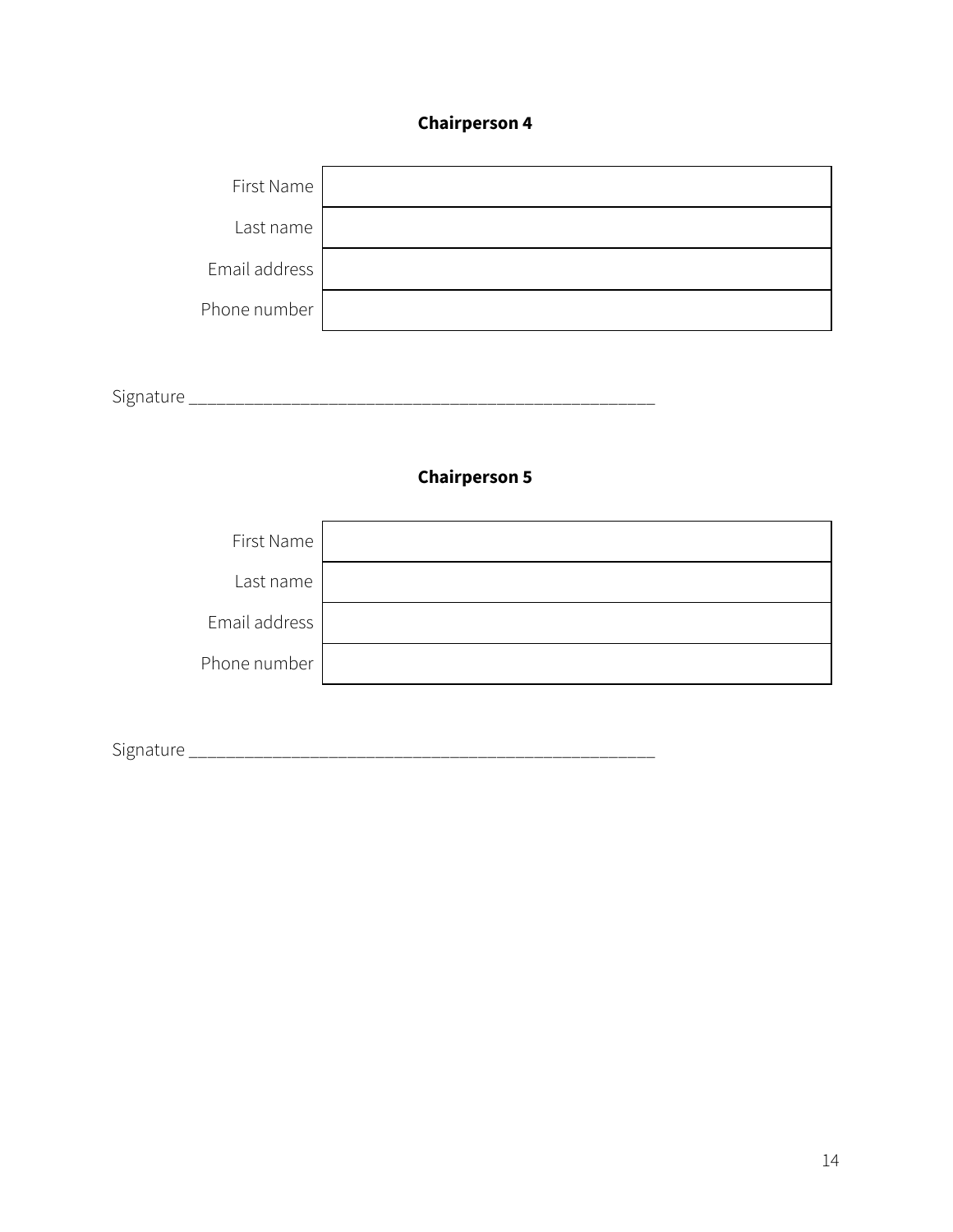

# <span id="page-14-0"></span>SLOW FOOD CODE OF CONDUCT

The purpose of the following document is to outline principles and actions that will ensure a safe space at all levels of the Slow Food network for all leaders and participants. Respect and kindness should be the basis of *all interactions as we advocate for the common mission of the Slow Food movement. This document specifiesthe necessity to dismantle allsystems of oppression so that no bias persistsin our communities. In reviewing this document you commit to abiding by the Code of Conduct.*

As a member/leader/staff/participant of Slow Food, I agree to:

- 1. Build and maintain healthy relationships.
- 2. Be kind before any other reflexive reaction
- 3. Focus on our common goal—the Slow Food mission. Treat this as a professional workspace where we are all here for common purposes.
- 4. Prioritize healthy relationship building as a key part of creating a safe community whenever two or more people interact. A safe community is defined as a community that is dedicated to:
	- building consent and collaboration (Consent means "no significant objection" vs Consensus which means "complete agreement")
	- maintaining respect for all parties
	- actively ensuring that all feel safe and that all are able to participate
	- being productive and solution-driven towards our shared mission and values
	- valuing the diversity of cultures, knowledge, skills and opinions
	- focusing constructive and productive criticism on ideas, systems, projects-- and not focusing criticisms on people
	- Practicing transparency in our decisions and work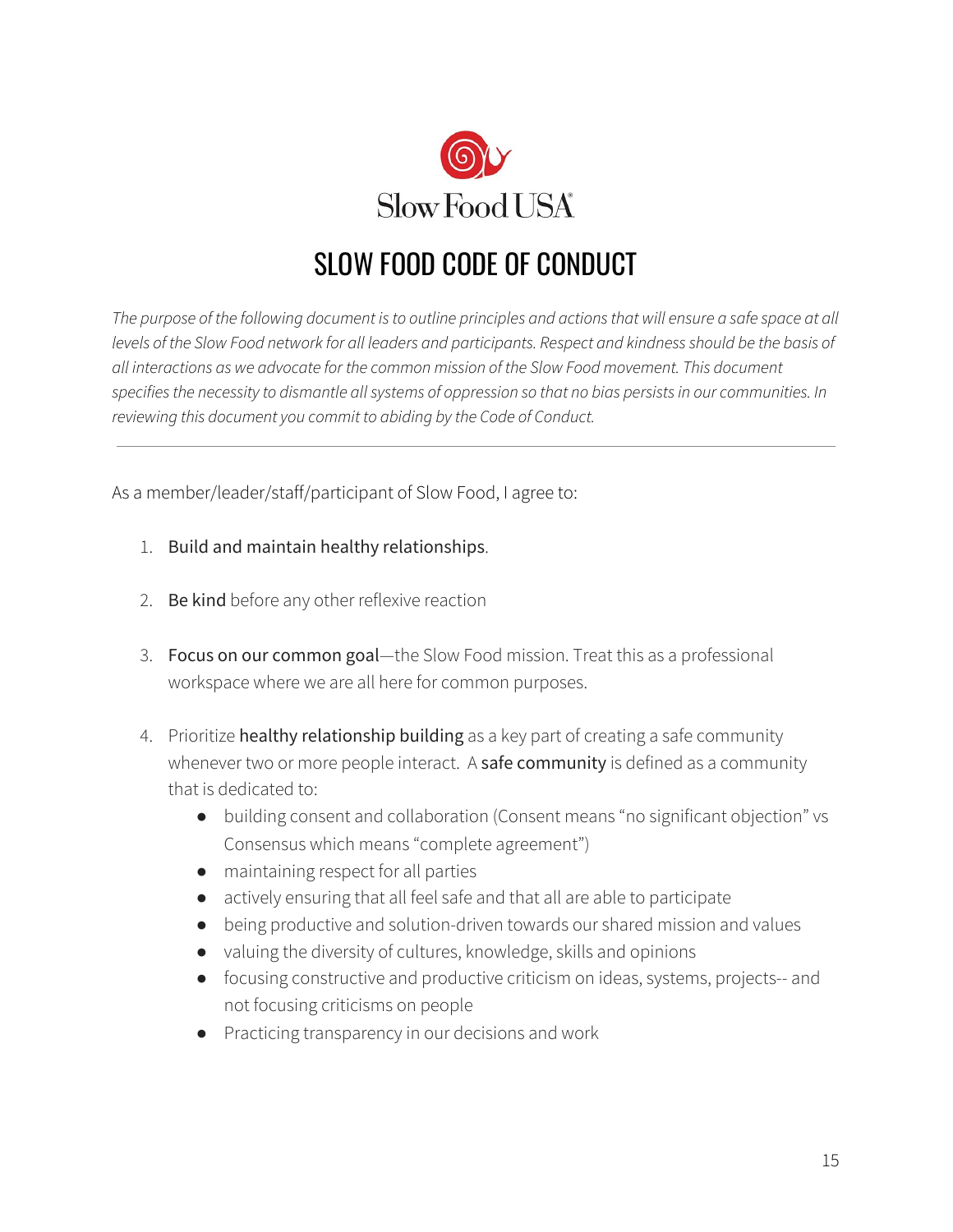- 5. Dismantle systems of oppression, especially white supremacy and patriarchy, always and in every interaction we have- -so that no bias against gender/gender identity, race, sexual orientation, disability, physical appearance, religion, or any other oppressive bias exists or persists in our communities.
- 6. Address conflict in a respectful and inclusive manner by
	- Maintaining absolute zero-tolerance for bullying; even if the person who is the aggressor could be representing a valid point
	- Expecting conflict. Change rarely occurs without it.
	- Recognizing conflict is an opportunity. Remind ourselves that while conflict is stressful, it is always an opportunity for growth.
	- Using respectful language to all parties
	- Avoiding assumptions and instead prioritize asking questions. Maintain a culture of inquiry and curiosity.
	- Realizing that both impact and intent are valid. Just because you did not intend to be hurtful, does not mean that the impact is invalid.
	- Building toward consensus always
	- Taking advantage of teachable moments. When appropriate and possible (likely once time has passed since the conflict), communicate the elements of conflict and conflict resolution to the larger network in a way that respects privacy and honors the network learning.

Conflicts and interactions that do not abide by these values and principles will be handled by local leadership/members. If no consensus/resolution is reached, the issues will be escalated to the regional governors and then to Slow Food national office if needed.

*I agree with these statements and values. I will work to uphold these values whenever dealing with Slow Food-- and hope to carry these valuesinto all aspects of my life.*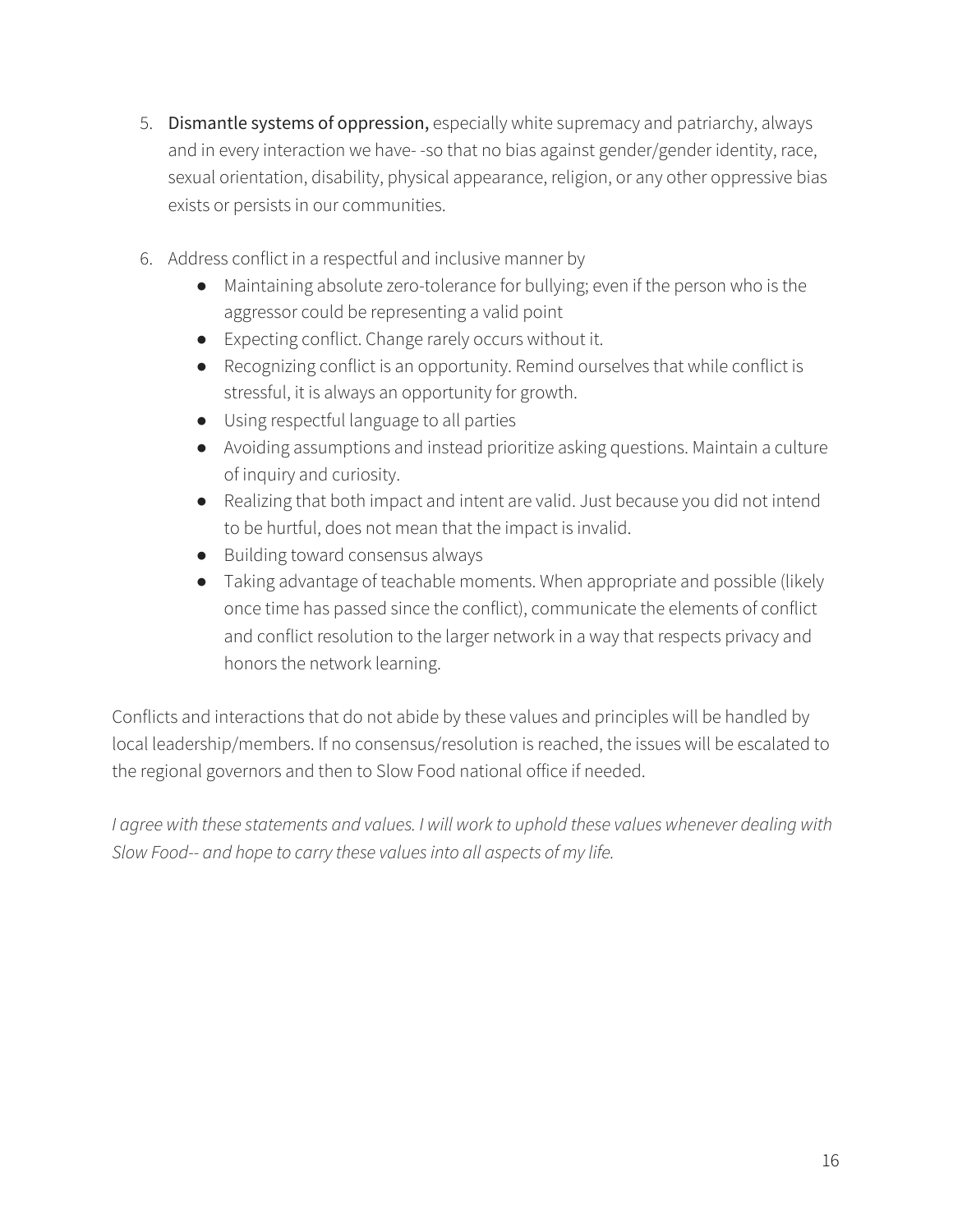<span id="page-16-0"></span>

# ARTICLES OF ASSOCIATION

Articles of Association function like a legal "constitution" for Slow Food USA. In simple terms, these are the rules by which Slow Food runs as a 501(c)3 non-profit organization. Your local chapter will be defined by the *IRS* as a subordinate association of Slow Food USA, thus taking on this 501(c)3 status. The articles included are important in order to maintain tax-exempt status, and indicate that your chapter will not engage in any prohibited political and legislative activity and that all of its assets will be dedicated to its exempt purpose *under 501(c)(3).*

## ARTICLE I THE NAME OF THE ORGANIZATION IS: Slow Food \_\_\_\_\_\_\_\_\_\_\_\_\_\_\_\_

#### ARTICLE II

Said organization is exclusively for charitable, religious, educational and/or scientific purposes, including, for such purposes, the making of distributions to organizations that qualify as exempt organizations under section 501(c)(3) of the Internal Revenue Code, or corresponding section of any future federal tax code.

No part of the net earnings of the organization shall inure to the benefit of, or be distributable to its members, trustees, officers, or other private persons, except that the organization shall be authorized and empowered to pay reasonable compensation for services rendered and to make payments and distributions in furtherance of the purposes set forth in the purpose clause hereof. No substantial part of the activities of the organization shall be the carrying on of propaganda, or otherwise attempting to influence legislation, and the organization shall not participate in, or intervene in (including the publishing or distribution of statements) any political campaign on behalf of any candidate for public office. Notwithstanding any other provision of this document, the organization shall not carry on any other activities not permitted to be carried on (a) by an organization exempt from federal income tax under section 501(c)(3) of the Internal Revenue Code, or corresponding section of any future federal tax code.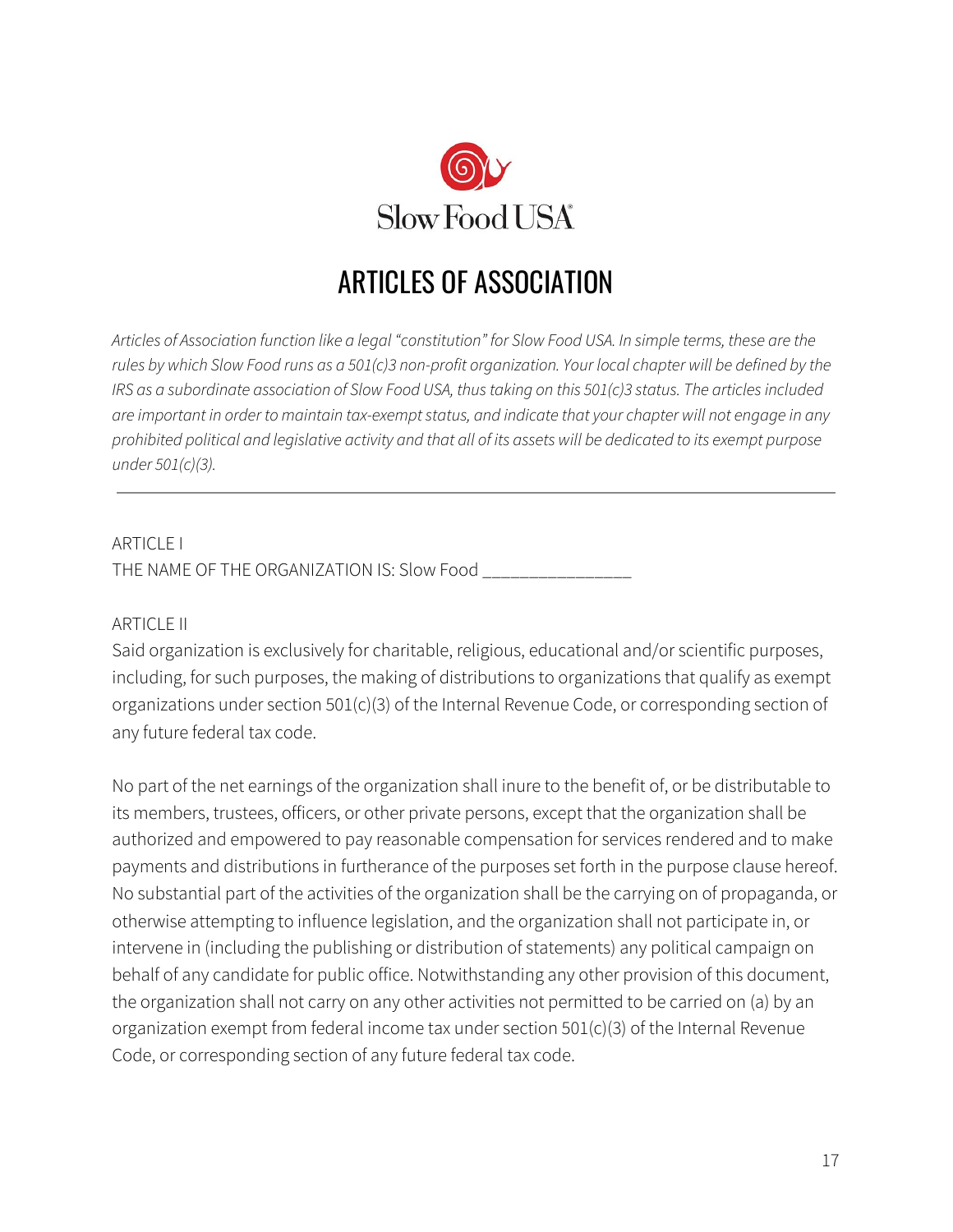#### **ARTICLE III**

Upon the dissolution of the organization, assets shall be distributed for one or more exempt purposes within the meaning of section 501(c)3 of the Internal Revenue Code, or corresponding section of any future federal tax code, or shall be distributed to the federal government, or to a state or local government, for a public purpose. Any such assets not disposed of shall be disposed of by the Court of Common Pleas of the county in which the principal office of the organization is then located, exclusively for such purposes or to such organization or organizations, as said Court shall determine, which are organized and operated exclusively for such purposes.

#### ARTICLE IV:

THE ABOVE ARTICLES OF ASSOCIATION WERE ADOPTED BY OUR GOVERNING BODY ON \_\_\_\_\_\_\_\_\_\_\_\_\_\_\_\_\_\_\_ (mm/dd/yy).

SIGNATURE OF OFFICER\_\_\_\_\_\_\_\_\_\_\_\_\_\_\_\_\_\_\_\_\_\_\_\_\_\_\_\_\_\_\_\_NAME: \_\_\_\_\_\_\_\_\_\_\_\_\_\_\_\_\_\_\_\_\_\_

SIGNATURE OF OFFICER THE RELATIONSHIP OF SIGNATURE OF SERIES AND THE SERIES OF SIGNAL SERIES AND STRUCK AND THE STRUCK STRUCK OF STRUCK AND THE STRUCK STRUCK STRUCK AND THE STRUCK STRUCK STRUCK STRUCK STRUCK STRUCK STRUCK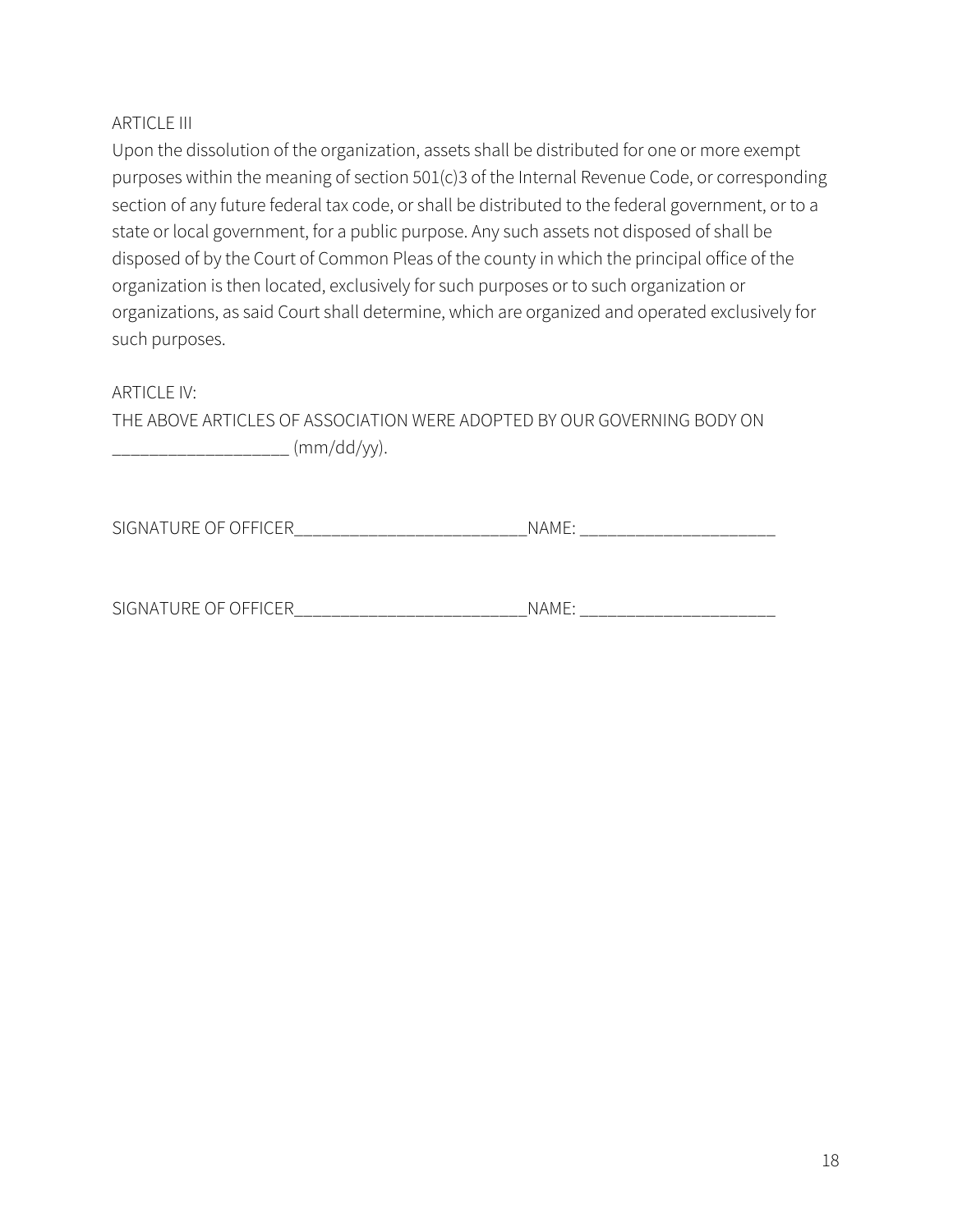

# <span id="page-18-0"></span>USE OF NAME, LOGO AND CONTACT/MEMBERSHIP LIST POLICY

*Please review this document which outlinesthe permitted use of the Slow Food name and logo. Once* approved as a chapter, you will be issued and permitted use of your own Slow Food Chapter Logo. As a representative of Slow Food USA, it is your responsibility to promote and respect the integrity of the Slow *Food Brand, which is visible in our logo.*

#### **Name and Logo**

The name "Slow Food" and the use of the snail logo are protected by law. Your chapter is authorized to use the words "Slow Food" only as a part of your chapter name, and only in your materials for Slow Food purposes and programs. Such use of the "Slow Food" name in printed form shall be in the same font (presently "Times New Roman"), and the snail and lettering shall be in the same juxtaposition as appears in your official logo issued by Slow Food USA. In the case that a chapter wishes to use the "Slow Food" logo and name independent of your chapter name, special authorization must be obtained from the Slow Food USA National Office. Use of the name for personal or business purposes is strictly forbidden. This right to use the name and to use it with the snail logo is a revocable license and as such can be revoked by Slow Food USA at any time for any reason.

#### **Contact/Membership Lists**

The chapter contact list, which is sent to the chapter's official email address on a monthly basis, may be used only for Slow Food chapter purposes. Use of the contact list for personal or business purposes is strictly forbidden. Advertising for outside sources via chapter emails or the chapter website will be at the Chapter Board's discretion; we encourage you to connect with outside sources but not to abuse your contacts' privacy, nor to bombard them with emails. Slow Food USA encourages local chapter leaders to keep in touch with community members via email and to email contacts with email marketing software (eg Constant Contact, MailChimp, etc.), to use BCC (blind carbon copy) when sending a group email, or create another group email function to keep individuals' email addresses private.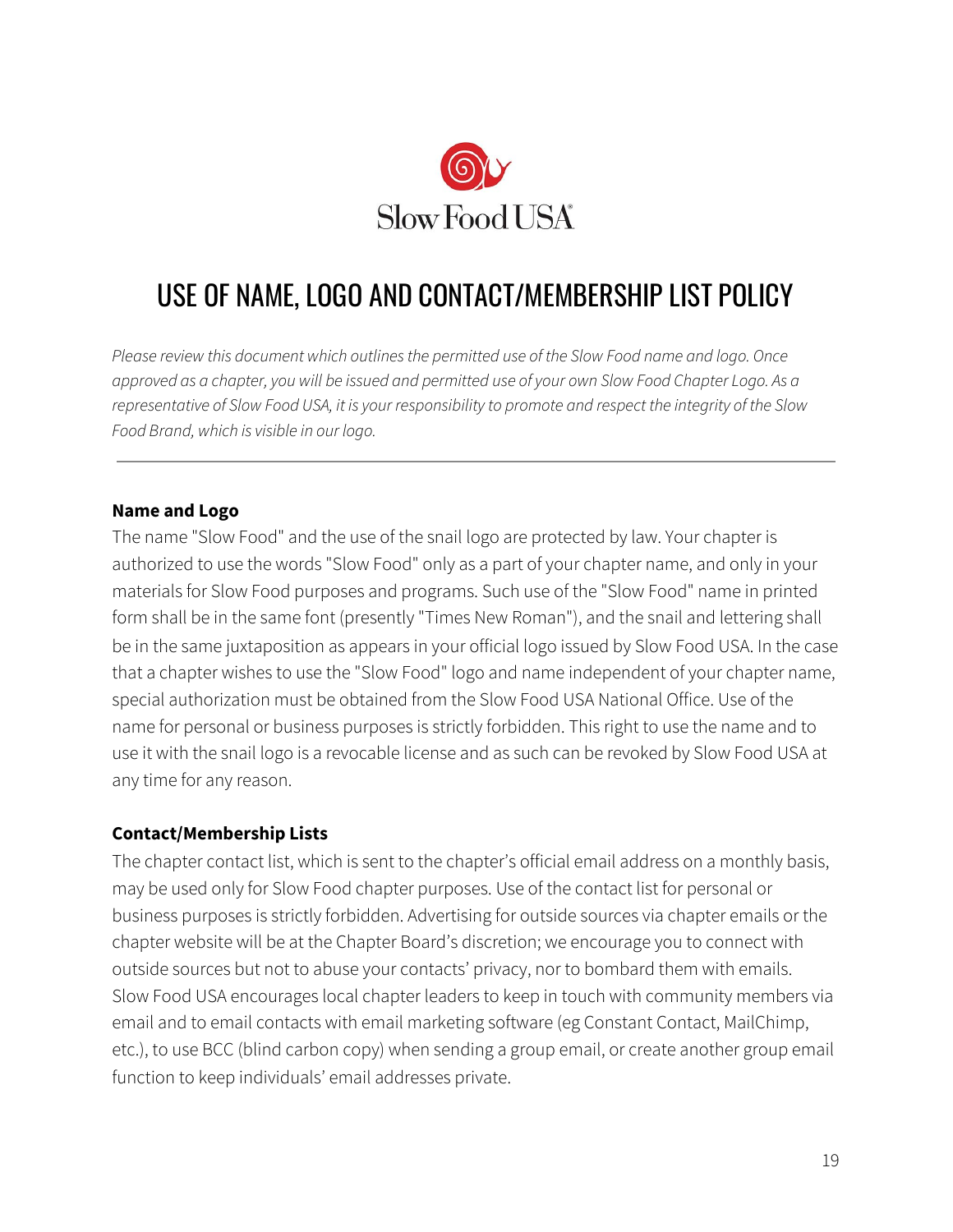

# <span id="page-19-0"></span>LOCAL CHAPTER BYLAWS TEMPLATE

*This document provides a template to draft your local chapter Bylaws. Bylawsfunction to guide you through* the orderly operations of the chapter. They must reflect the Guiding Principles of Slow Food USA, adhere to *the National Statute, and conform to all local laws and regulations. In thistemplate, the core elements* needed for structure within a chapter are listed. However, we encourage you to adjust the Bylaws to fit your *chapters unique needs. Bylaws are the foundation for your chapter'sinternalstructure.*

#### **Slow Food USA Mission:**

We inspired individuals and communities to change the world through food that is good, clean and fair for all.

#### **Local Chapter Mission Statement:**

| As a local chapter of Slow Food USA, Slow Food _ | strives to    |
|--------------------------------------------------|---------------|
|                                                  | and<br>in the |
| community of                                     |               |

#### **Article 1: Name & Logo**

1.A The organization shall be called Slow Food \_\_\_\_\_\_\_\_\_\_\_\_\_\_\_\_\_\_\_\_\_\_\_\_\_\_\_\_\_\_\_\_\_.

1.B Slow Food \_\_\_\_\_\_\_\_\_\_\_\_\_\_\_\_\_\_\_\_\_\_\_ will use the chapter name and logo of Slow Food in accordance with the international Code of Use for Slow Food Logos.

### **Article 2: Purpose**

- 2.A Slow Food \_\_\_\_\_\_\_\_\_\_\_\_\_\_\_\_\_\_\_\_\_\_\_\_\_ is a local chapter of Slow Food USA, which is part of the international Slow Food movement. A chapter, known abroad as a convivium, is a tool for implementing the Slow Food mission on a local level and therefore the grassroots expression of the movement.
- 2.B Slow Food \_\_\_\_\_\_\_\_\_\_\_\_\_\_\_\_\_\_\_\_\_\_\_\_\_ engages the local community in supporting and promoting local, sustainable food and food traditions, and in advocating for good,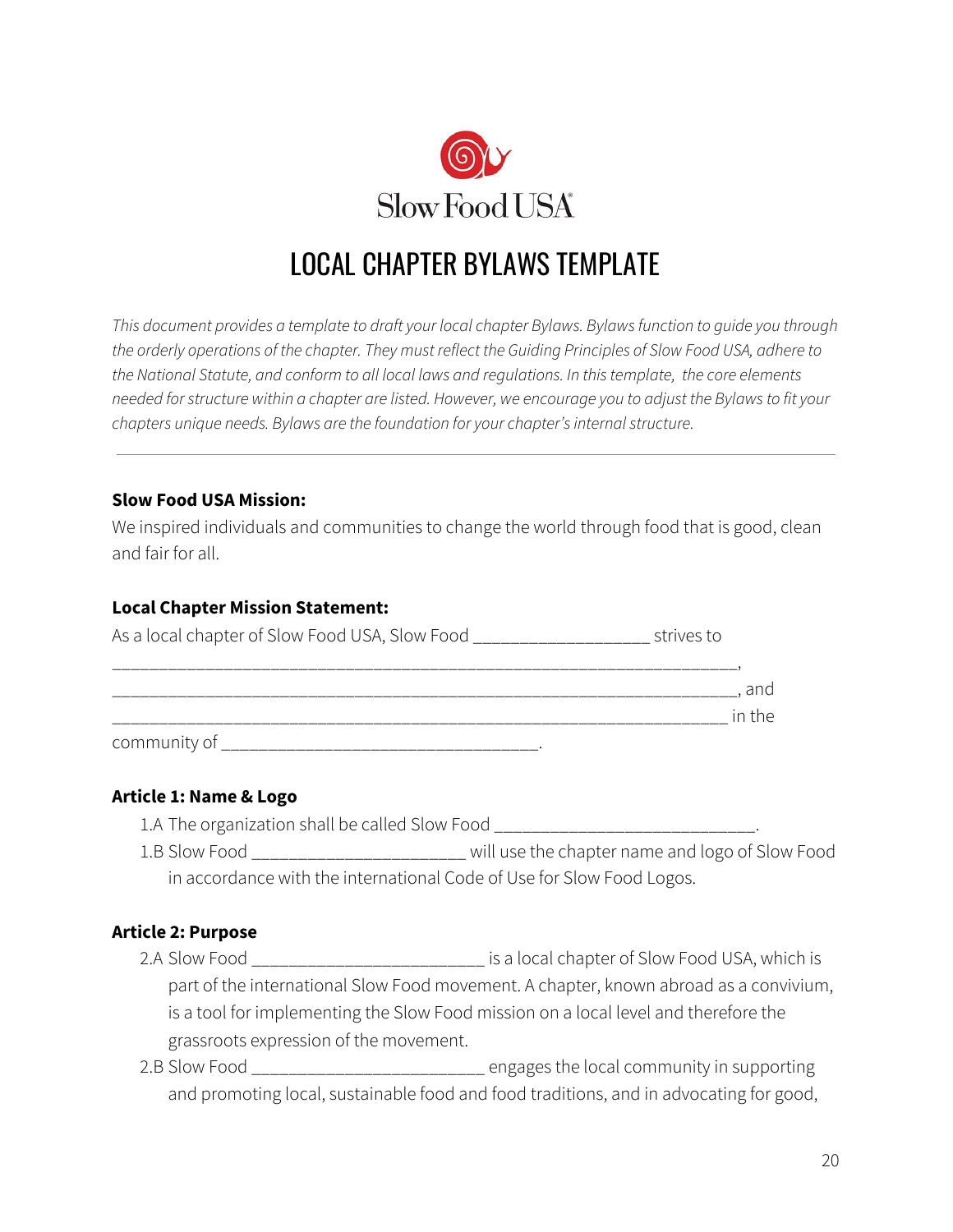clean and fair food for all people. The local chapter's primary focus is described in the above local chapter mission statement.

- 2.C Slow Food \_\_\_\_\_\_\_\_\_\_\_\_\_\_\_\_\_\_\_\_\_\_\_\_\_ strives to be an inclusive convener of all the community it serves and therefore does not, under and circumstances, discriminate against people based on race, age, gender, physical ability, income, or political affiliation.
- 2.D Slow Food is a nonprofit organization with public and charitable purposes. It is not organized for the private gain of any person or business.

## **Article 3: Membership**

- 3.A Membership to Slow Food is open to all.
- 3.B Membership is official once an individual has paid their membership rate to Slow Food USA.
- 3.C Membership is terminated once the individual does not renew his/her membership.
- 3.D Members who affiliate with Slow Food \_\_\_\_\_\_\_\_\_\_\_\_\_\_\_\_\_\_\_\_\_\_\_\_\_ gain voting privilege in chapter board elections.
- 3.E Slow Food USA will provide local chapters with a list of Slow Food USA members who have affiliated with Slow Food \_\_\_\_\_\_\_\_\_\_\_\_\_\_\_\_\_\_\_\_\_\_\_\_\_\_\_\_\_\_\_ upon request.
- 3.F Annual membership fees are determined by Slow Food USA.

## **Article 4: Meetings**

4.A Slow Food \_\_\_\_\_\_\_\_\_\_\_\_\_\_\_\_\_\_\_\_\_\_\_\_\_ will hold at least one free and open general meeting for affiliated members and the public each year.

## **Article 5: Board Structure**

- 5.A The Board of Slow Food \_\_\_\_\_\_\_\_\_\_\_\_\_\_\_\_\_\_\_\_\_\_\_\_\_ will guide the general direction a of the group, ensuring the projects and activities of the local chapter are consistent with the ideas and values of the Slow Food movement.
- 5.B Board meetings are held monthly or bi-monthly. The board meeting agenda shall be sent in advance via email, or can follow a regular agenda of reports from each Board member on activities and plans. All Board members must be notified in advance of a vote and be permitted to submit their vote prior to the meeting if they will be absent. A quorum is defined as half plus one.
- 5.C Local Chapter Board term limits

The Board term limits for each position are 2-3 years. Board members may serve a maximum of six years in one position, provided that confirmation by election occurs at least once every three years. Members who have served for six consecutive years may be eligible for re-election after a minimum one-year hiatus.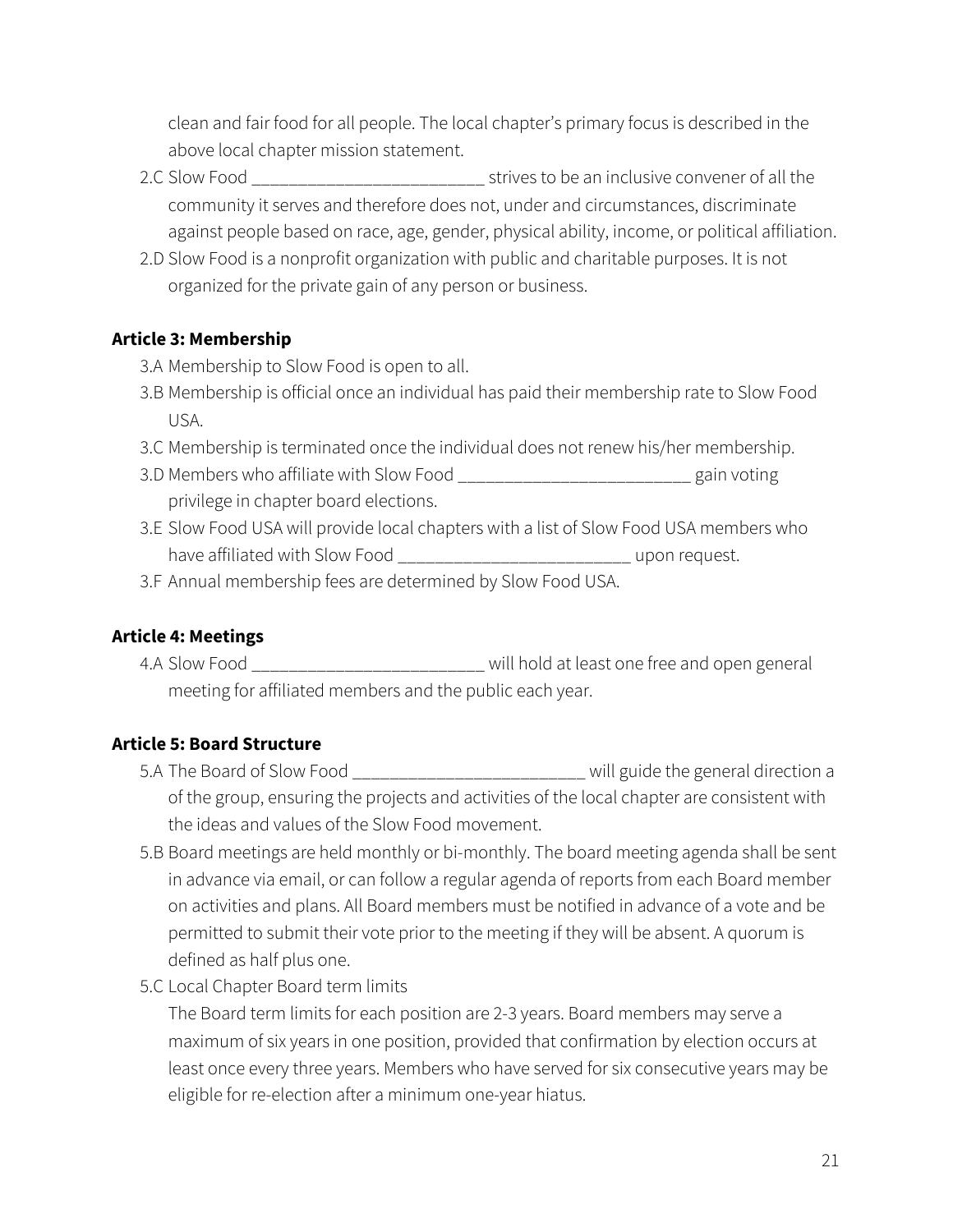- 5.D The Local Chapter Board is composed of several positions, described here:
	- 5.D.1 The Chair runs board meetings, acts as one of two signing authorities for the chapter bank account, acts as primary contact for the group, oversees the activities of the chapter, and ensures that the chapter is meeting all annual requirements. The Chair liaises with the Slow Food USA national office, the Regional Governor and other local chapter Chairs in the region.
	- 5.D.2 The Vice Chair acts in the Chair's stead when the Chair is unavailable, and oversees the sub-committees.
	- 5.D.3 The Treasurer tracks the income and expenditures of the chapter, acts as one of two signing authorities for the chapter bank account, prepares an annual budget for the chapter, sets fundraising goals and activities for the chapter, and files the chapter's annual taxes with the IRS
	- 5.D.4 The Secretary (this role may be filled in conjunction with another role) produces agendas and minutes for Local Chapter Board meetings and the Annual Meeting. The secretary produces meeting minutes.
	- 5.D.5 The Liaison to the National Office (this role may be filled in conjunction with another role) ensures that current contact information for the chapter and its leaders is on file at the Slow Food USA national office, responds to requests from national office staff in a timely manner, and files the chapter's Annual Report with Slow Food USA.
	- 5.D.6 [List other positions within the chapter here.]
- 5.E Slow Food \_\_\_\_\_\_\_\_\_\_\_\_\_\_\_\_\_\_\_\_\_\_\_\_\_ may form sub-committees by vote of the board. Sub-committees may oversee specific projects, activities, or events. These committees may informally elect a committee leader as the primary contact for and coordinator of the project, activity, or event.

#### **Article 6: Elections**

- 6.A The Chair of the Slow Food chapter should have relevant experience with the local chapter or with the Slow Food movement.
- 6.B The Board will appoint an elections officer to oversee elections. The elections officer may not run for a position in the election. The elections officer oversees election proceedings, ensuring fairness of process and outcome, answers questions about the election, and collects and counts the votes.
- 6.C The elections officer should announce the election to all members via email several weeks before the election is to occur.
- 6.D Elections can be held at the annual meeting.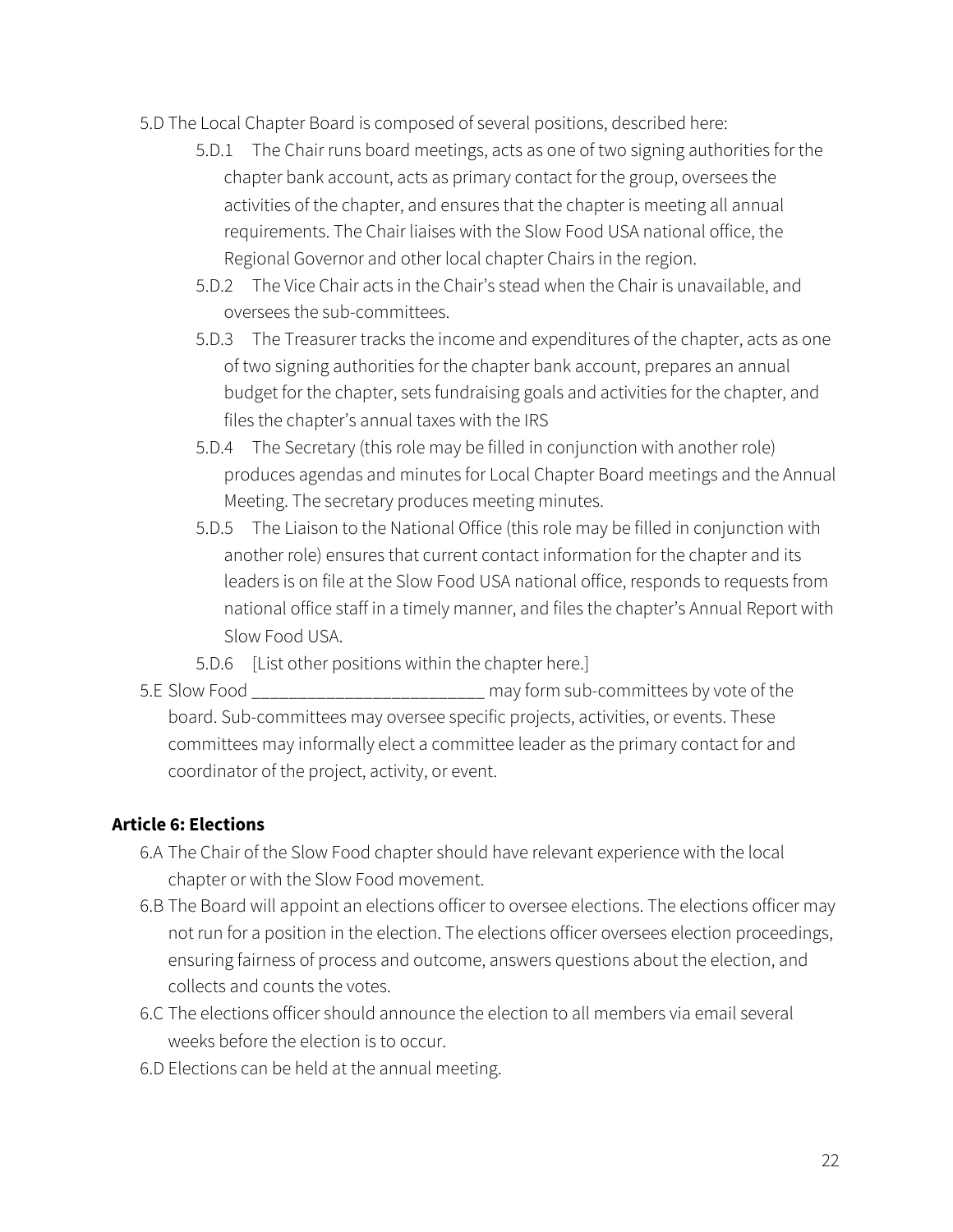- 6.E Candidates for positions may give a brief speech at the election meeting or provide a statement to be read in advance.
- 6.F Voting is done by yes/no votes.
- 6.G Voting can be done by secret ballot or by electronic vote.
- 6.H A candidate wins the seat if half plus one of the votes cast are in their favor.

## **Article 7: Standards of Conduct**

Slow Food. Local Chapter Board members have the obligation to meet the following standards of conduct, and to hold other leaders accountable to them as well.

- 7.A Adhere to Slow Food USA's Guiding Principles
- 7.B Communicate and work together with common courtesy and collegial respect; disagree without being disagreeable.
- 7.C Create a welcoming environment for new leaders, affiliated volunteers; avoid exclusiveness and language or behavior that offends others.
- 7.D Always represent Slow Food and its mission in a positive and professional manner; work to resolve disagreements within the local chapter.
- 7.E Accurately present the Slow Food's policies and positions when communicating on behalf of the organization; don't use a Slow Food leadership role or title to advance personal views.
- 7.F Use member lists, contact lists and information about members and contacts for organizational purposes only.
- 7.G Use Slow Food resources wisely and in keeping with the fiduciary responsibility of all chapter leaders.
- 7.H Foster an open and democratic decision-making process; respect decisions once they are made.
- 7.I Praise publicly, criticize privately and tactfully.
- 7.J Handle disputes on the most local level, according to the guidelines provided in the Slow Food USA National Statute. If disputes cannot be resolved locally, the State Governor (where applicable) and/or Slow Food USA national office should be contacted to serve as an impartial mediator.

## **Article 8: Amendments**

- 8.A Any member may submit a proposal for the amendment of these bylaws.
- 8.B This submission must occur at a board meeting.
- 8.C If one third of those present, by open show of support, wish to consider such an amendment, the amendment may be taken to a vote at the following board meeting. 8.D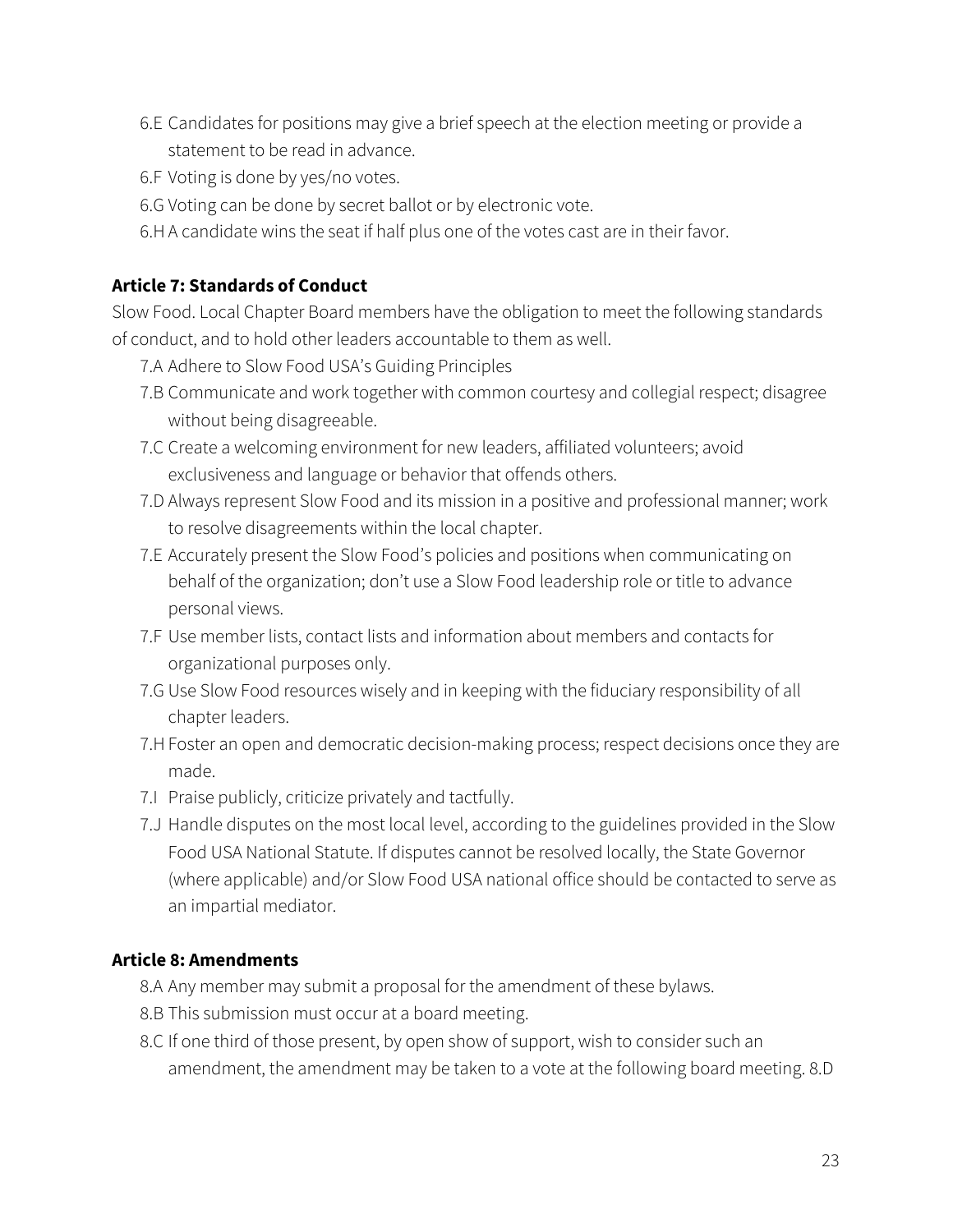- 8.D The amendment must receive the support of three quarters of those chapter leaders at that meeting in order to go into effect.
- 8.E The current by-laws must be posted on the local chapter web site or be available upon request.

### **Article 9: Conflicts of Interest**

Every person elected or appointed to a position of authority in an organization has a duty of loyalty to, and must act in the interests of, that organization. Public perception and confidence in Slow Food USA are vital to the success of the organization. Slow Food USA is a volunteer-run organization and recognizes that its leaders and members have conflicts of interests from time to time. Introducing a conflict of interest policy to the Local Chapter Board is meant to protect, not punish, the interest of your local chapter when it is contemplating entering into a transaction or arrangement.

A conflict of interest may arise whenever the personal or professional interests of a Board member, staff, or volunteer are potentially at odds with the organization's best interests. Such conflicts are common and acceptable if they benefit the group and if the Board makes decisions in the chapter's best interests in a fair and informed manner.

The standard of behavior at Slow Food USA stipulates that all Local Chapter Board members scrupulously avoid conflicts of interest between the organization's interests on one hand, and their personal, professional, and business interests on the other. The chapter cannot be a vehicle for any one business. This includes avoiding potential and actual conflicts of interest, as well as perceptions of such conflicts.

The following steps should be followed to avoid even the appearance of impropriety:

- No member of the Slow Food Local Chapter Board shall derive any personal profit or gain, directly or indirectly, by reason of his or her participation with Slow Food USA. This conflict-of-interest policy prohibits or limits business transactions by Local Chapter Board members and requires them to disclose potential conflicts. Upon joining the Board, each Board member will sign a conflict of interest policy statement.
- As a normal practice of the Board, each individual shall disclose to the local chapter, any personal interest which he or she may have in any matter pending before the local chapter and shall refrain from participation in any decision on such matter. Such disclosures should be recorded in the meeting's minutes.Board members are required to withdraw from discussion and voting on decisions that present a potential conflict.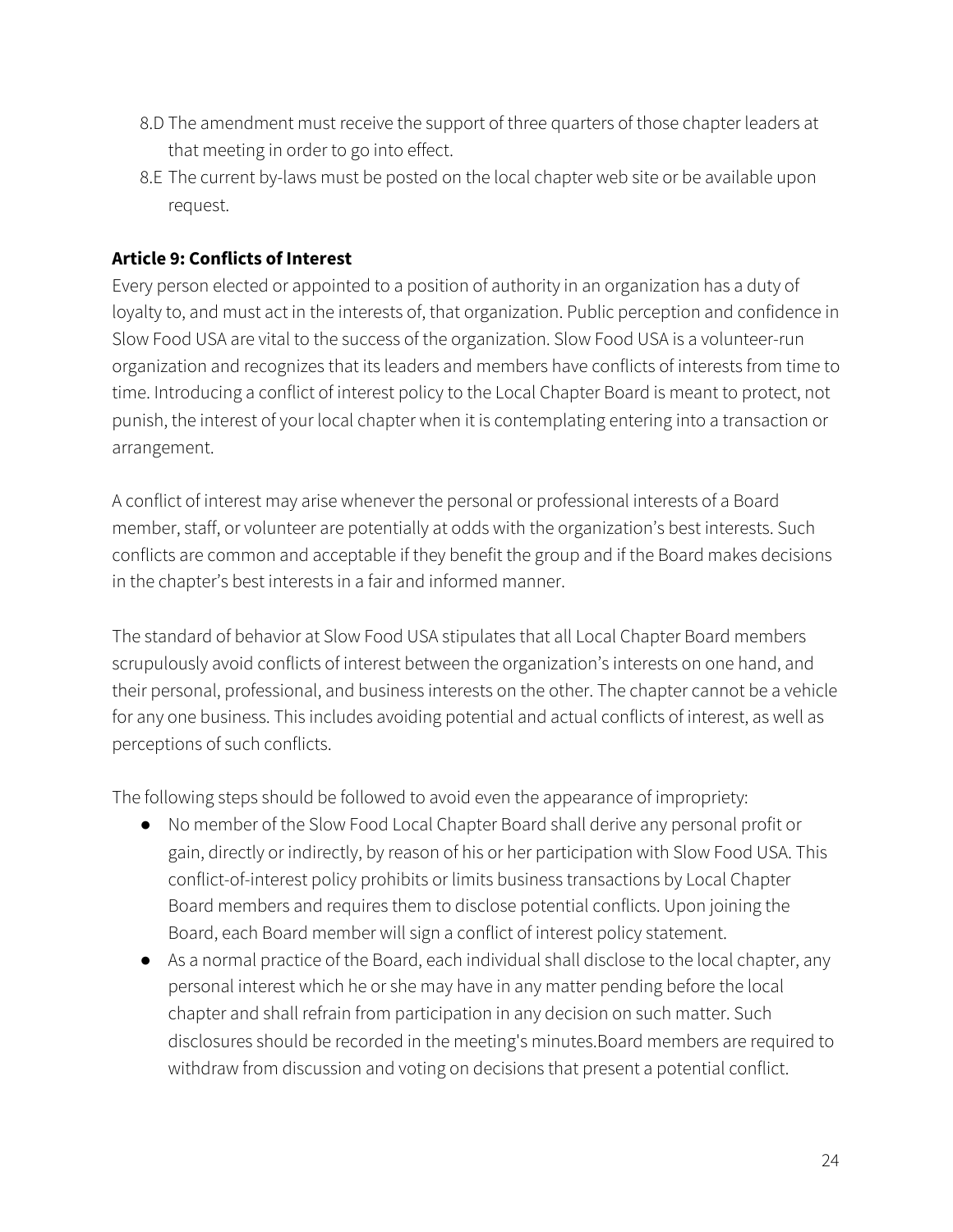- Although it is not a conflict of interest to reimburse board members for expenses incurred, they are prohibited from being paid to serve on the Board. Board members will not receive pass-through dollars for individual projects.
- Procedures will be established to ensure the Chapter is receiving fair value in any transaction.

The Local Chapter Board is responsible for:

- Establishing by example and attitude an atmosphere of personal integrity. Some situations may need only a brief, informal comment to maintain that climate. In others, a decision may be delayed because of the need to ensure that it has been made in the chapter's best interests.
- Recording in the minutes of the Local Chapter Board meeting the potential conflict of interest, and the use of the procedures and criteria of this policy.
- Deciding to hire or contract with a board member only if they are the best qualified individual available, and willing to provide the goods or services needed at the best price.

| Signatures: |  |                           |  |  |  |
|-------------|--|---------------------------|--|--|--|
|             |  |                           |  |  |  |
|             |  |                           |  |  |  |
|             |  |                           |  |  |  |
|             |  |                           |  |  |  |
|             |  |                           |  |  |  |
|             |  |                           |  |  |  |
|             |  |                           |  |  |  |
|             |  |                           |  |  |  |
| 5.          |  |                           |  |  |  |
|             |  | Date ____________________ |  |  |  |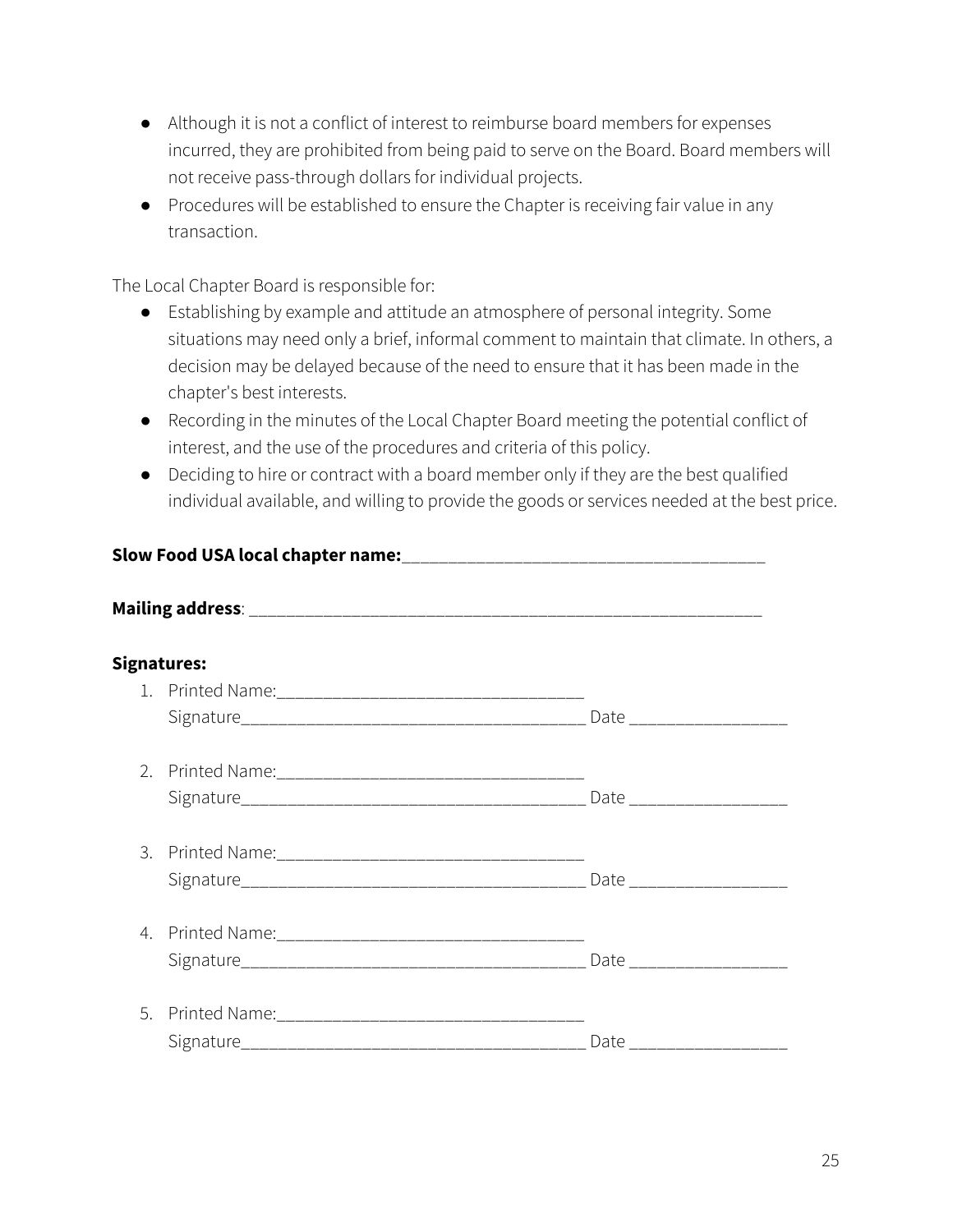

# <span id="page-25-0"></span>DECLARATION OF CONSENT TO CHAPTER BYLAWS AND CONFLICT OF INTEREST POLICY

*This document outlines your written consent to abide by the Bylaws and fully disclose any interests, relationships, and holdingsthat could potentially result in a conflict of interest. The Local Chapter Board* should keep a copy of a signed Conflict of Interest from each Board member and both the Local Chapter *Bylaws and conflict of interestshould be made available to the National Office upon request.*

NOTE: The Local Chapter Board should collect and keep a copy of a signed Conflict of Interest from each Board member. Local Chapter bylaws and conflict of interest should be made available to the National Office upon request.

I, \_\_\_\_\_\_\_\_\_\_\_\_\_\_\_\_\_\_\_\_\_\_\_\_\_\_\_\_\_\_\_\_\_\_\_, understand that the purposes of this policy are to protect the integrity of Slow Food \_\_\_\_\_\_\_\_\_\_\_\_\_\_\_\_\_\_\_\_\_\_\_\_\_\_'s decision-making process, enable the community we serve to have confidence in our trust, and protect the integrity and reputations of volunteers, staff and board members. Upon or before joining the Local Chapter Board, I will make a full, written disclosure of interests, relationships, and holdings that could potentially result in a conflict of interest.

This written disclosure will be kept on file with the Local Chapter Board Chair and I will update it as appropriate. In the course of meetings or activities, I will disclose any interests in a transaction or decision where I (including my business or other nonprofit affiliations), my family and/or my significant other, employer, or close associates will receive a benefit or gain. After disclosure, I understand that I will be asked to leave the room for the discussion and will not be permitted to vote on the question. At this time, I am a Board member, a committee member, or an employee of the following organizations:

\_\_\_\_\_\_\_\_\_\_\_\_\_\_\_\_\_\_\_\_\_\_\_\_\_\_\_\_\_\_\_\_\_\_\_\_\_\_\_\_\_\_\_\_\_\_\_\_\_\_\_\_\_\_\_\_\_\_\_\_\_\_\_\_\_\_\_\_\_ \_\_\_\_\_\_\_\_\_\_\_\_\_\_\_\_\_\_\_\_\_\_\_\_\_\_\_\_\_\_\_\_\_\_\_\_\_\_\_\_\_\_\_\_\_\_\_\_\_\_\_\_\_\_\_\_\_\_\_\_\_\_\_\_\_\_\_\_\_ \_\_\_\_\_\_\_\_\_\_\_\_\_\_\_\_\_\_\_\_\_\_\_\_\_\_\_\_\_\_\_\_\_\_\_\_\_\_\_\_\_\_\_\_\_\_\_\_\_\_\_\_\_\_\_\_\_\_\_\_\_\_\_\_\_\_\_\_\_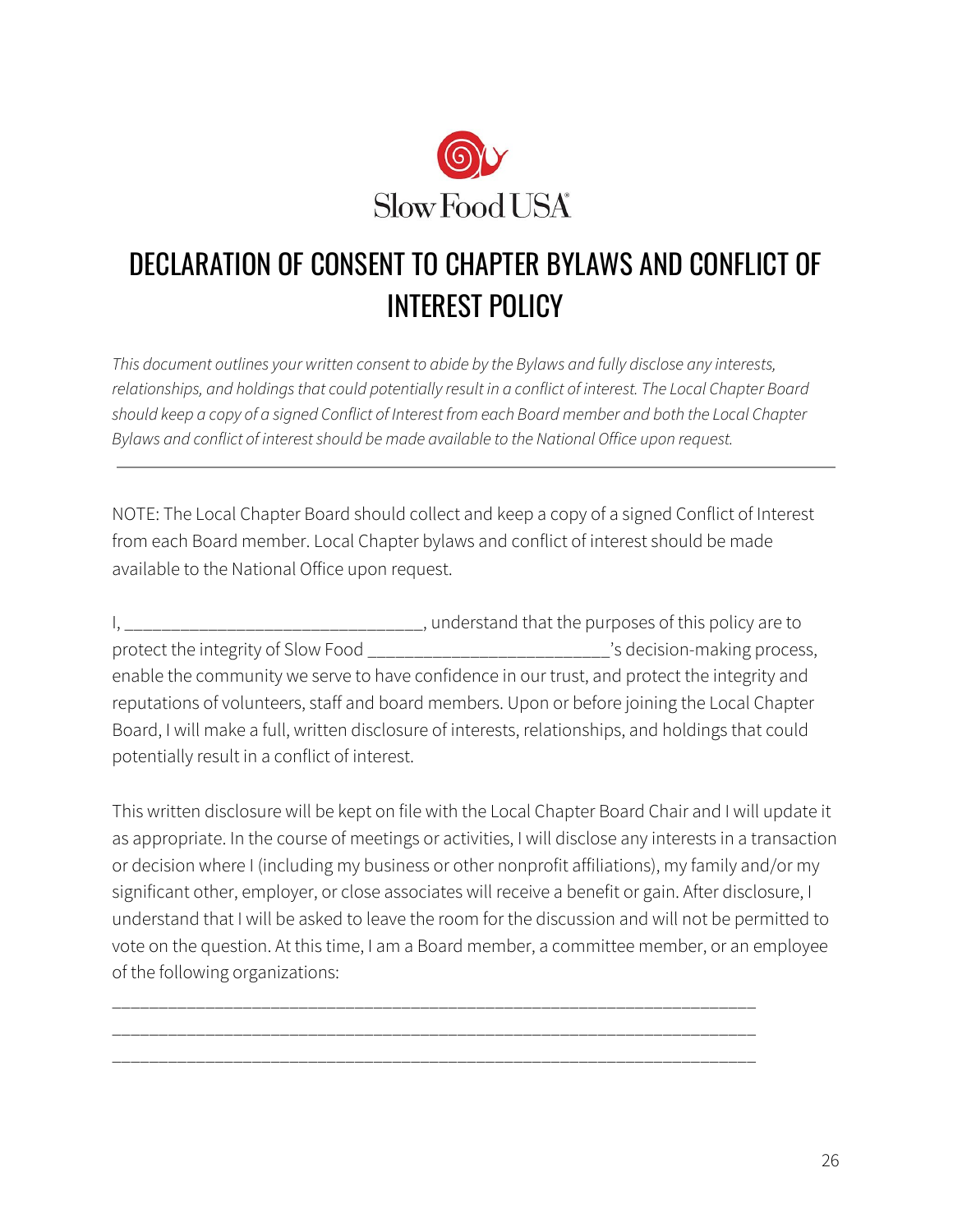I understand that the chapter bylaws are meant to supplement good judgment, and I will respect its spirit as well as its wording.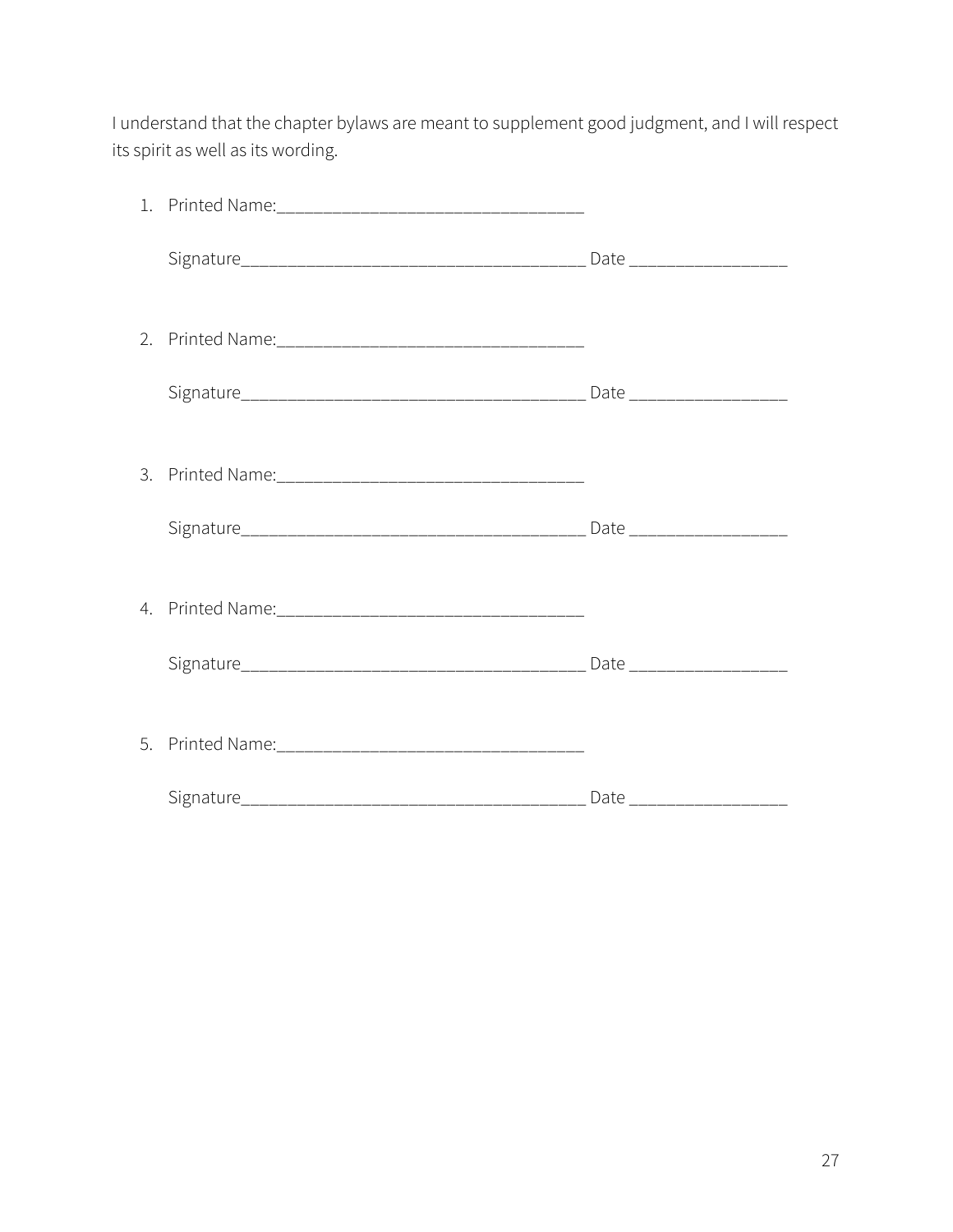

# <span id="page-27-0"></span>LOCAL CHAPTER GROUP EXEMPTION POLICY

*The purpose of this document isto give authorization to include your chapter as a "subordinate* organization" of Slow Food USA. The chapter support team will use this to create a letter that confirms your local chapter as exempt from federal income tax by virtue of being a subordinate organization of Slow Food *USA.*

Date: \_\_\_\_\_\_\_\_\_\_\_\_\_\_\_\_\_\_\_\_\_\_\_\_\_

To Whom It May Concern:

By signing below as an authorized officer of a Slow Food USA chapter, I hereby give written authorization to be included in Slow Food USA's group exemption letter.

Name of authorized officer: \_\_\_\_\_\_\_\_\_\_\_\_\_\_\_\_\_\_\_\_\_\_\_\_\_\_\_\_\_\_\_\_\_\_\_\_\_\_\_\_\_\_\_\_\_\_\_\_\_\_\_\_\_\_\_

Signature: \_\_\_\_\_\_\_\_\_\_\_\_\_\_\_\_\_\_\_\_\_\_\_\_\_\_\_\_\_\_\_\_\_\_\_\_\_\_\_\_\_\_\_\_\_\_\_\_\_\_\_\_\_\_\_\_\_\_\_\_\_\_\_\_\_\_\_\_\_

Slow Food USA local chapter name:\_\_\_\_\_\_\_\_\_\_\_\_\_\_\_\_\_\_\_\_\_\_\_\_\_\_\_\_\_\_\_\_\_\_\_\_\_\_\_\_\_\_\_\_\_\_\_\_\_

Mailing address: \_\_\_\_\_\_\_\_\_\_\_\_\_\_\_\_\_\_\_\_\_\_\_\_\_\_\_\_\_\_\_\_\_\_\_\_\_\_\_\_\_\_\_\_\_\_\_\_\_\_\_\_\_\_\_\_\_\_\_\_\_\_\_\_

\_\_\_\_\_\_\_\_\_\_\_\_\_\_\_\_\_\_\_\_\_\_\_\_\_\_\_\_\_\_\_\_\_\_\_\_\_\_\_\_\_\_\_\_\_\_\_\_\_\_\_\_\_\_\_\_\_\_\_\_\_\_\_\_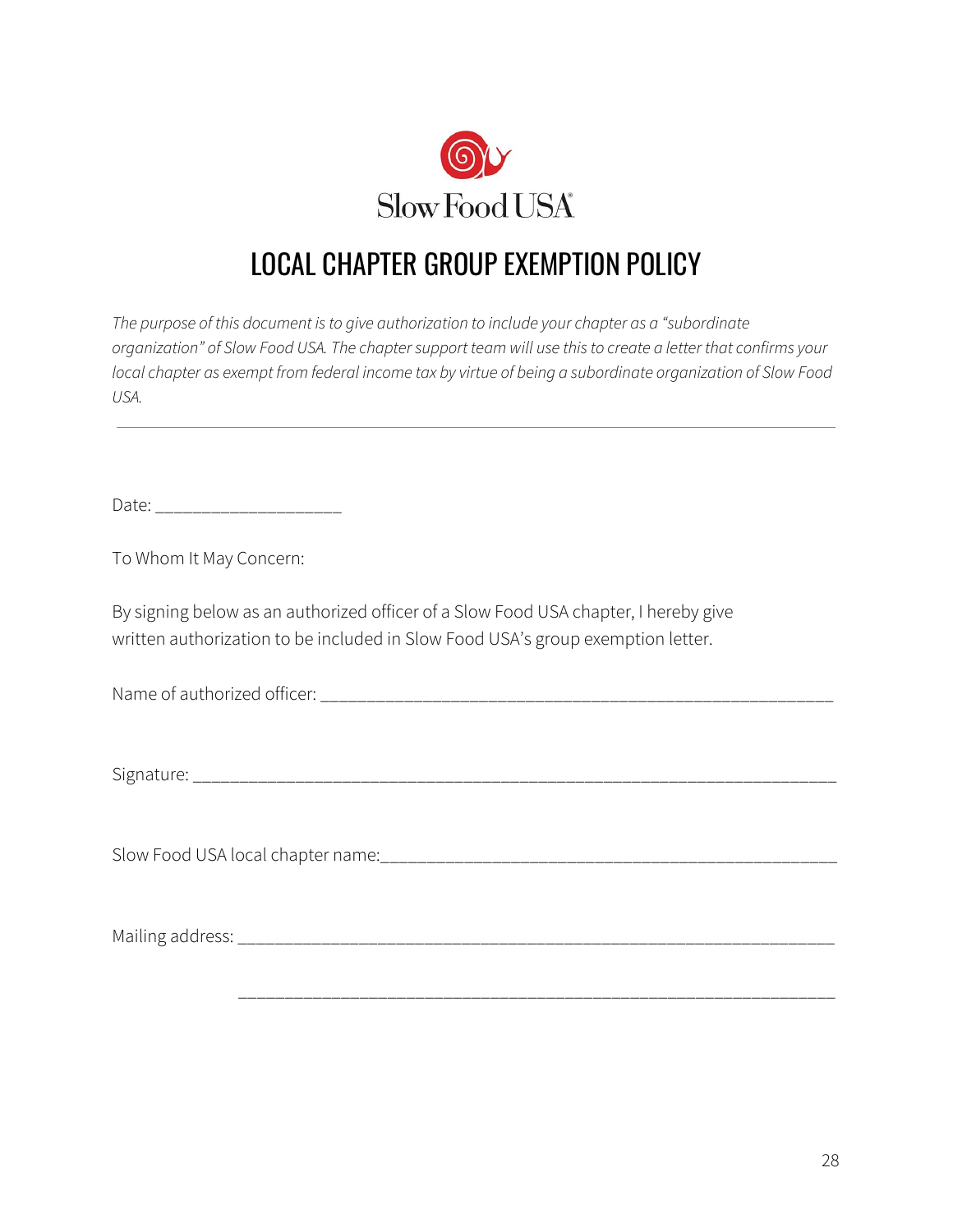

# <span id="page-28-0"></span>LOCAL CHAPTER BANKING RESOLUTIONS

*The purpose of this document isto define the relationship, responsibilities and privilegesthat the local chapter board members maintain with respect to the company's banking needs.*

I, the undersigned Treasurer of Slow Food \_\_\_\_\_\_\_\_\_\_\_\_\_\_\_\_\_\_\_\_ (hereinafter referred to as "Association"), a subordinate association of the 501(c)3 national non-profit organization Slow Food USA covered under the organization's Group Exemption Number 4272, hereby certify to \_\_\_\_\_\_\_\_\_\_\_\_\_\_\_\_\_\_\_\_\_\_\_\_\_\_\_ (Banking Institution) that at a meeting of the board members of said Association duly called and held on the \_\_\_\_\_ day of \_\_\_\_\_\_\_\_\_\_, 20\_\_\_\_, the following Resolutions and Agreements were unanimously made, adopted and recorded in the minute books of the Association, and are now in full force and effect.

RESOLVED:

- 1. The Officers of Association, or any one or more of them, are hereby authorized to open a bank account or accounts from time to time with \_\_\_\_\_\_\_\_\_\_\_\_\_\_\_\_\_\_\_\_\_\_\_\_\_\_\_\_\_\_\_\_ (Banking Institution) and its subsidiaries and affiliates (each being hereinafter referred to as "Bank") for and in the name of Association with such title or titles as the Officer(s) may designate.
- 2. The\_\_\_\_\_\_\_\_\_\_\_\_\_\_\_\_\_\_\_\_\_\_\_\_\_\_\_\_\_\_\_\_\_\_\_\_\_\_\_\_\_\_\_\_\_\_\_\_\_\_\_\_\_\_of Association, signing singly (or jointly, if all officers must sign checks) and their successors ("Authorized Person(s)") are hereby authorized to sign, by hand or by facsimile (including, but not limited to, computer generated) signature(s), checks, drafts, acceptances and other instruments (hereinafter each collectively referred to as "Item(s)"). Notwithstanding the above, any Authorized Person is authorized singly to: (1) initiate Automated Clearing House ("ACH") debits without a signature; (2) initiate payments by use of Depository Transfer Checks ("DTC") without a signature other than the name of Association printed on the DTC; or (3) give instructions, by means other than the signing of an item, with respect to any account transaction, including, but not limited to, the payment, transfer or withdrawal of funds by wire, computer or other electronic means, or otherwise, or of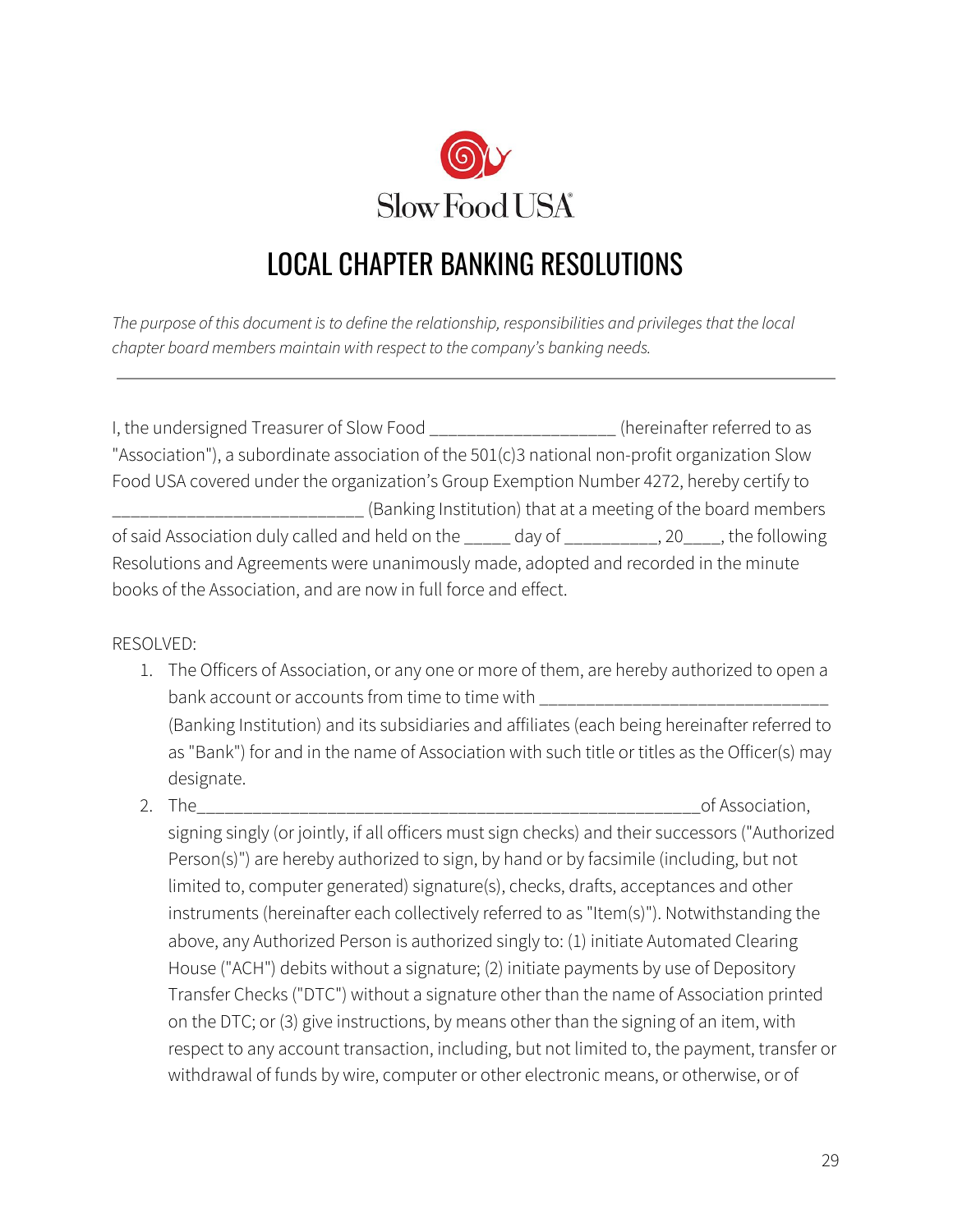money, credits, items or property at any time held by Bank for account of Association ("Instructions").

- 3. Bank is hereby authorized to honor and pay items, whether signed by hand or by facsimile (including, but not limited to, computer generated) signature(s). In the case of facsimile signatures, Bank is authorized to pay any item if the signature, regardless of how or by whom affixed, and whether or not the form of signature used on such item was actually prepared by or for Association, resembles the specimens filed with Bank by Association. Bank is further authorized to honor and pay DTCs, ACHs, Instructions, and other orders given singly by any Authorized Person, including such as may bring about or increase an overdraft and such as may be payable to or for the benefit of any Authorized Person or Officer or employee individually, without inquiry as to the circumstances of the issuance or the disposition of the proceeds thereof and without limit as to amount.
- 4. Bank is hereby authorized to accept for deposit, for credit, or for collection, or otherwise, items endorsed by any person or by any person or by stamp or other impression in the name of Association without inquiry as to the circumstances of the endorsements or any lack or endorsement or the disposition of the proceeds.
- 5. In case of conflicting claims or disputes, or doubt on Bank's part as to the validity, extent, modification, revocation or exercise of any of the authorities herein contained, Bank may but need not recognize nor give any effect to any notice from any Officer, or from any other person, purporting to cancel, restrict or change any of said authorities, or the exercise thereof, unless Bank is required to do so by the judgment, decree or order of a court having jurisdiction of the subject matter and of the parties to such conflicting claims or disputes.
- 6. Association agrees to be bound by the terms and conditions imposed by Bank generally for business accounts and services, currently in effect and as amended hereafter, as well as any signature card, deposit ticket, checkbook, passbook, statement of account, receipt instrument, document or other agreements, such as, but not limited to, funds transfer agreements, delivered or made available to Association from Bank and by all notices posted at the office of Bank at which the account of Association is maintained, in each case with the same effect as if each and every term thereof were set forth in full herein and made apart hereof.
- 7. The Officers of Association or anyone or more of them are hereby authorized to act for Association in all other matters and transactions relating to any of its business with the Bank including, but not limited to, the execution and delivery of any agreements or contracts necessary to effect the foregoing Resolutions.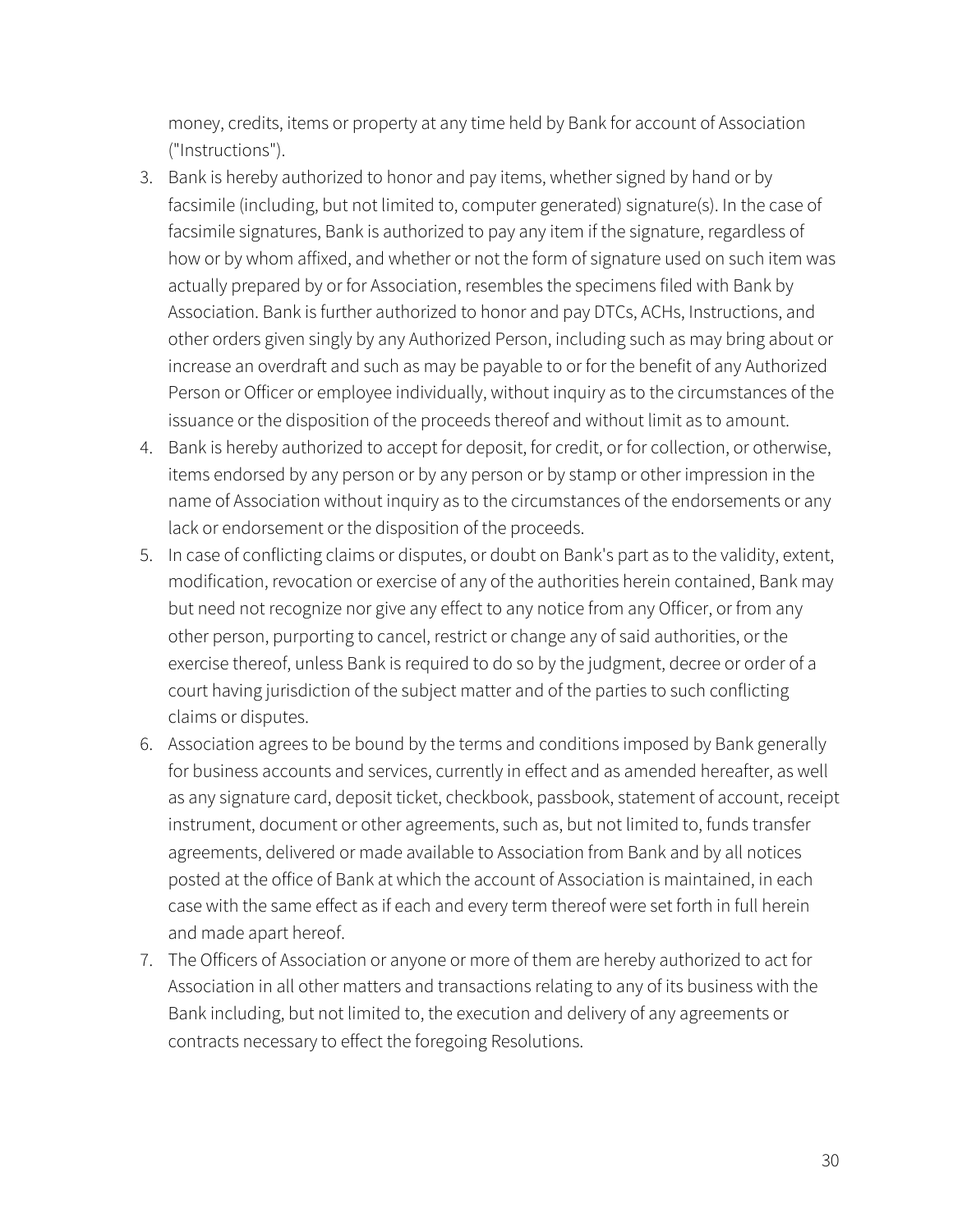- 8. Bank is hereby released from any liability and shall be indemnified against any loss, liability or expense arising from honoring any of these Resolutions.
- 9. Subject to paragraph 5 above, each of the foregoing Resolutions and the authority thereby conferred shall remain in full force and effect until written notice of revocation or modification by presentation of new Resolutions and signature cards shall be received by Bank; provided that such notice shall not be effective with respect to any revocation or modification of said authorities until Bank shall have had a reasonable opportunity to act thereon following receipt of such notice or with respect to any checks or other instruments for the payment of money or the withdrawal of funds dated on or prior to the date of such notice, but presented to Bank after the receipt of such notice. The Secretary or any Assistant Secretary or any other Officer of Association is hereby authorized and directed to certify to Bank the foregoing Resolutions, the names of the Officers and other representatives of Association and any changes from time to time in the said Officers and representatives and specimens or their respective signatures. Bank may conclusively assume that persons at any time certified to it to be Officers or other representatives of Association continue as such until receipt by Bank of written notice to the contrary.

I FURTHER CERTIFY that the persons herein designated as Officers of Association have been duly elected to and now hold the offices in Association set opposite their respective names and that the following are the authentic, official signatures of the said respective Officers and of the named signatories who are not Officers, to wit:

| Office    | Name | Signature |
|-----------|------|-----------|
| Chair     |      |           |
| ViceChair |      |           |
| Treasurer |      |           |
|           |      |           |
|           |      |           |
|           |      |           |